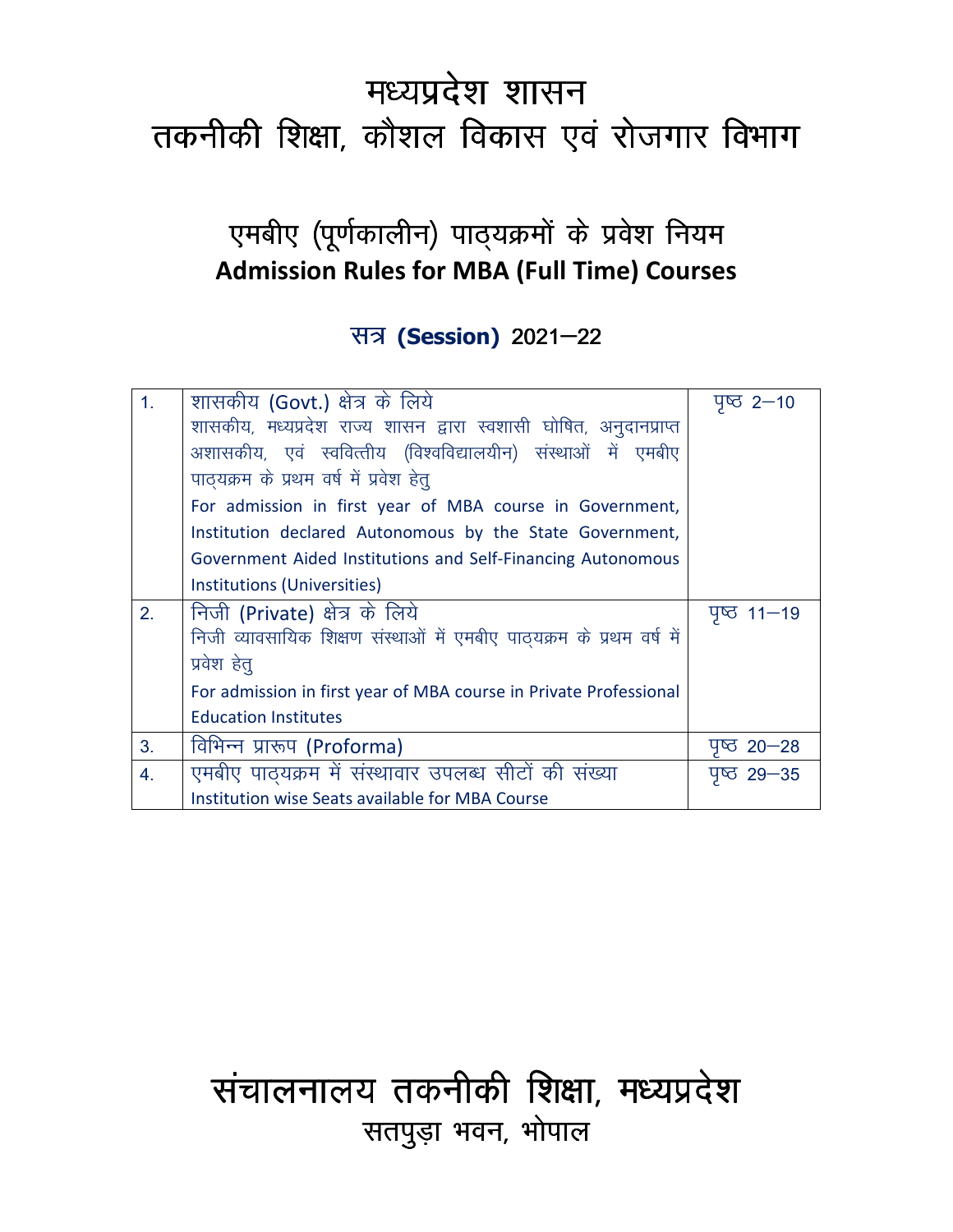### **Session 2021-22**

#### **RULES FOR ADMISSION TO MASTER OF BUSINESS ADMINISTRATION (MBA) AND ALLIED COURSES IN A.I.C.T.E. APPROVED INSTITUTIONS, IN GOVERNMENT, INSTITUTION DECLARED AUTONOMOUS BY THE STATE GOVERNMENT, GOVERNMENT AIDED INSTITUTIONS AND SELF-FINANCING AUTONOMOUS INSTITUTIONS IN MADHYA PRADESH.**

#### **1.1 General:**

These rules shall be known as Rules for admission to Masters of Business Administration (MBA) and Allied courses in Government; Autonomous institution declared by the State Government, Government aided institutions and Self-financing autonomous institutions in Madhya Pradesh, which are approved by All India Council For Technical Education, New Delhi.

#### **1.2 DEFINITIONS:**

In these rules, unless it is repugnant to the context,

- (i) 'AICTE' means All India Council For Technical Education, New Delhi a statutory body established by All India Council for Technical Education Act 1987;
- (ii) 'Common Entrance Test' means an entrance test, conducted for determination of merit of the candidates followed by centralized counselling for the purpose of merit based admission to professional colleges or institutions through a single window procedure by the State Government or by any agency authorized by it;
- (iii) 'Course' means any course, the nomenclature of which is approved by the appropriate authority and for which a separate degree/diploma is awarded by any recognized University or Board or Institution (like B.E. Electrical, B.E. Mechanical, MCA, MBA, D Pharma, etc.);
- (iv) 'CTE' means Commissioner Technical Education, M.P., Bhopal;
- (v) 'RGPV' means Rajeev Gandhi Prodhyogiki Vishwavidhyalaya, Bhopal, M.P.;
- (vi) 'Principal' means the Head of the institution;
- (vii) 'Competent Authority ' means an Authority authorized by State Government on this behalf (i.e. commissioner Technical Education, M.P. in this case);
- (viii) 'CMAT' means Common Management Admission Test;
- (ix) 'M.P.' means State of Madhya Pradesh as formed on 01-11-2000;
- (x) 'NRI' means Non-Resident Indian shall have the same meaning as assigned to it in clause (e) of Section 115 C of the Income-tax Act, 1961 (43 of 1961)
- (xi) 'Category' means one of the four categories viz. 'Unreserved (UR)', 'Scheduled Caste (SC)', 'Scheduled Tribe (ST)' or' Other Backward Classes (excluding creamy layer) (OBC)';
- (xii) 'Open Seats' means seats open to both Female & Male Candidates.
- (xiii) 'F' Seats means Female Candidates.
- (xiv) 'M.P. Seats' means seats reserved for the residents of State of Madhya Pradesh.
- (xv) 'NRI Seats' means the seats for the Non Resident Indians in various institutions;
- (xvi) 'AI Seats' means seats to be filled on All India basis.
- (xvii) "TFW Seats" means Tuition fee waiver seats, seats which are available maximum up to 5% of approved admission capacity in all institutions approved by AICTE.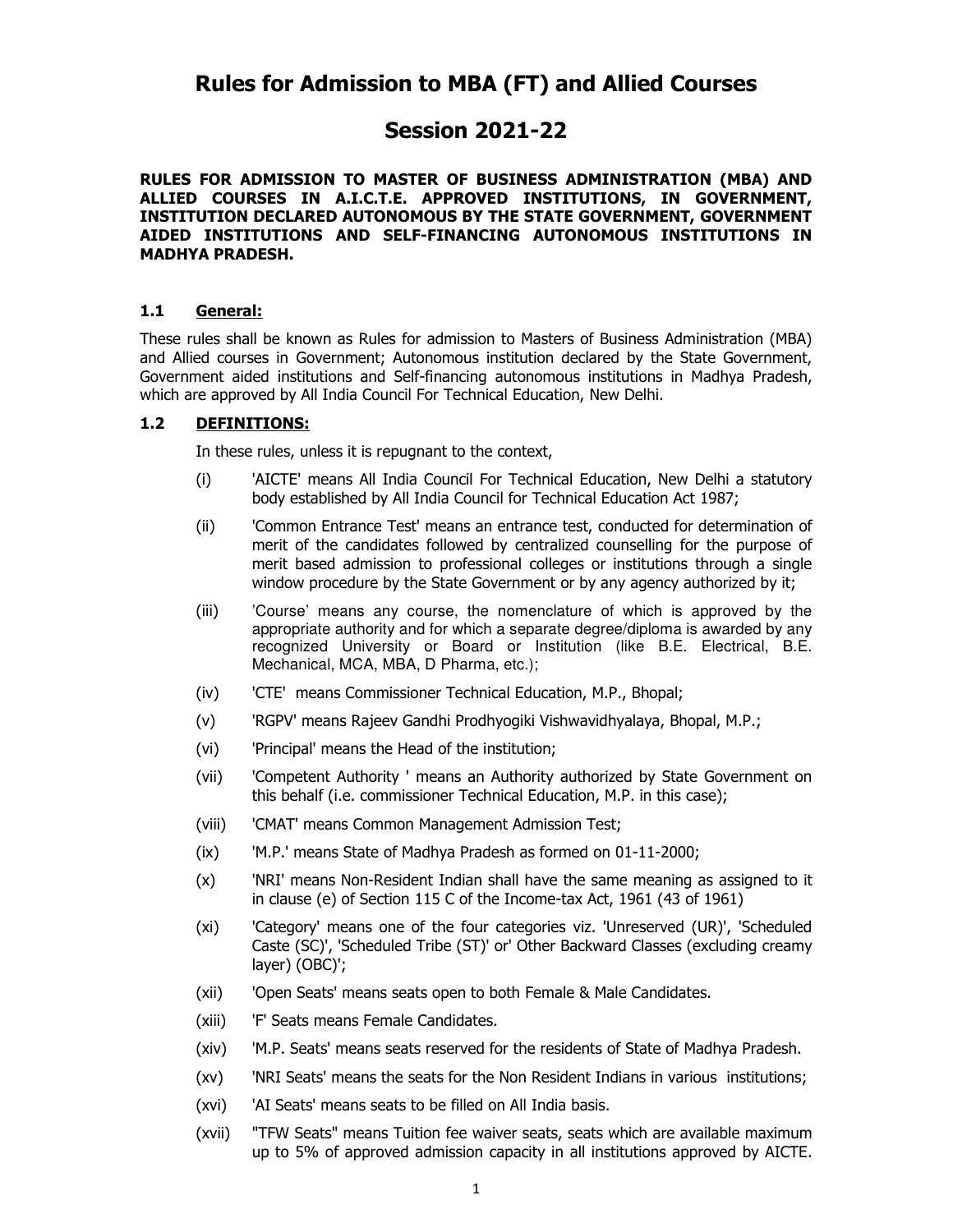These seats shall be supernumerary in nature. These seats will be available for Madhya Pradesh domicile candidate whose family annual income from all sources should not be more than  $\bar{\tau}$  8.00 Lac (Rupees Eight Lac Only).

**(xviii)** "**Reservation for Economical weaker section (EWS) candidates of Madhya Pradesh"** means As per the Government of Madhya Pradesh GAD Letter No. एफ-07-11/2019/आ.प्र./एक भोपाल, Dated 02 july 2019, Ten Percent (10 %) Seats of approved intake will be available for admission in Masters of Business Administration (MBA) and Allied courses for Economically weaker section (EWS) candidates of Madhya Pradesh.

#### **1.3 Applicability:**

These rules shall be applicable to Government, institution declared autonomous by the State Government, Government aided institutions and Self-financing autonomous institutions which are conducting **MBA (FT)** courses as approved by the AICTE.

#### **1.4 Admission rules –**

In all professional institutions the procedure for admission shall be as under-

#### **1.4.1 Availability of seats –**

Number of seats available in various management institutions in Madhya Pradesh are as follows:

| S. No. | <b>Type of Institutions</b>                                                                                                                                                                                                                                                                      | Percentage of Intake capacity                                                                                                                                                                             |
|--------|--------------------------------------------------------------------------------------------------------------------------------------------------------------------------------------------------------------------------------------------------------------------------------------------------|-----------------------------------------------------------------------------------------------------------------------------------------------------------------------------------------------------------|
| 1.     | Institutions<br>institution,<br>Government<br>declared autonomous by the<br>State<br>Government and Government Aided<br>Self<br>institutions and<br>financing<br>autonomous institutions. Only those<br>institutions, which have got permission<br>for NRI seats from AICTE, New Delhi.          | Seats for MP domicile<br>90%<br>candidates<br>5% a<br>All India Seats<br>5%<br><b>NRI Seats</b><br>(All India Seats & NRI seats if<br>not filled then converted into<br>Seats for MP domicile candidates) |
| 2.     | institution, Institutions<br>Government<br>declared autonomous by the<br>State<br>Government and Government Aided<br>institutions and Self<br>financing<br>autonomous institutions. Only<br>those<br>institutions, which have not received<br>permission for NRI seats from AICTE,<br>New Delhi. | 95%<br>Seats for MP domicile<br>candidates<br>5%<br>All India Seats<br>(All India Seats if not filled then<br>converted into Seats for MP<br>domicile candidates)                                         |

#### **NOTE:**

(1) Approved intake capacity available in various professional educational institutions shall be available on the website ( **https//dte.mponline.gov.in.**) of the Competent Authority conducting counselling.

(2) If permission is granted to any new institution or the number of seats in any existing institution are varied or permission to start second shift in existing institution is granted by the appropriate authority on or before **30th June** of that year, the same may be incorporated in counselling of that year, provided that the institution gets the affiliation from the respective University and have a permission from the State Government, however in case of any change in the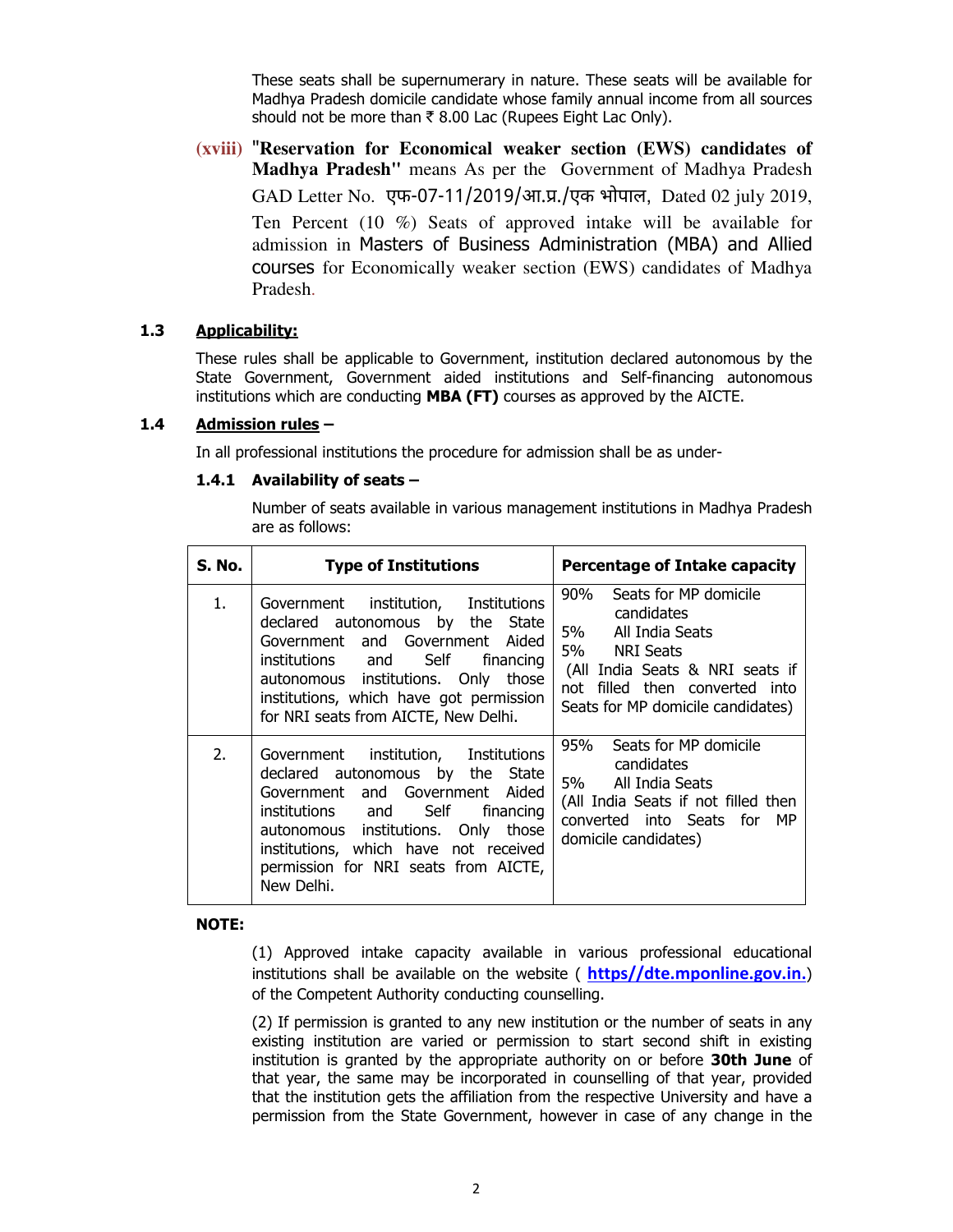number of sanctioned seats of the existing institutes, the condition to get reaffiliation from the respective university, shall not apply.

 (2.1) If extention of approval by AICTE and affiliation by concerned university does not provided to the existing institution / course then such institution will not be included in the counselling.

#### **1.4.2 Reservation of seats:**

16%, 20% and 14% of the seats of MP seats are reserved for candidates belonging to Scheduled Caste (SC), Scheduled Tribe (ST) and Other Backward Classes (excluding Creamy Layer) OBC categories respectively in Government institutions, institutions declared autonomous by the State government, Government Aided Institutions and Self financing autonomous institutions.

#### **NOTE:**

- (i) A candidate can claim reservation under only one of the various reserved categories.
- (ii) A candidate, claiming reservation under a reserved category shall have to produce relevant certificate/certificates in proforma prescribed by the Government of MP at the time of verification of documents.

#### **1.4.2.1 Scheduled Caste (SC) and Scheduled Tribe (ST) Category of Madhya Pradesh:**

A candidate claiming to be either of SC or ST category of MP shall have to produce a certificate at the time of verification of documents from the competent authority in **Proforma-1 (Annexure-1)** as given in this rule book.(Vide MP Government GAD order No. F.7-2/96 आ.प्र.  $/1$ , भोपाल, दिनांक 01.08.1996 and as per latest order issued by the Govt. of M.P.

#### **1.4.2.2 OBC category of Madhya Pradesh**

A candidate claiming reservation under OBC (excluding creamy layer) category shall have to produce a certificate at the time of verification of documents issued by the competent authority in **Proforma-2 (Annexure-2)** as given in the rule book. (Vide MP Government GAD order No. F/7-2/96 आ.प्र. / 1, भोपाल, दिनांक 12.03.1997 and order no. ,F-7-2/96 आ.प्र. / 1, भोपाल, दिनांक 06.07.2000 and as per latest order issued by the Govt. of M.P. regarding creamy layer. The candidate should also bring an income certificate at the time of verification of documents regarding his/her family's income from the Competent Authority or Income certificate as prescribed by GAD, Government of M.P. by their circular no. सी—3—7—2013—3—एक, दिनांक  $25/09/2014$ . **Proforma-10 (Annexure-3)**. and stating that his/her parents do not come under creamy layer if OBC certificate is issued before **30th April, 2018**.

#### **1.4.3 Horizontal Reservation**

#### **1.4.3.1 Reservation for Female candidates**:

30% seats in each category viz UR, SC, ST and OBC shall be reserved for the Madhya Pradesh domicile female candidates. This reservation shall be a compartmentalized horizontal reservation.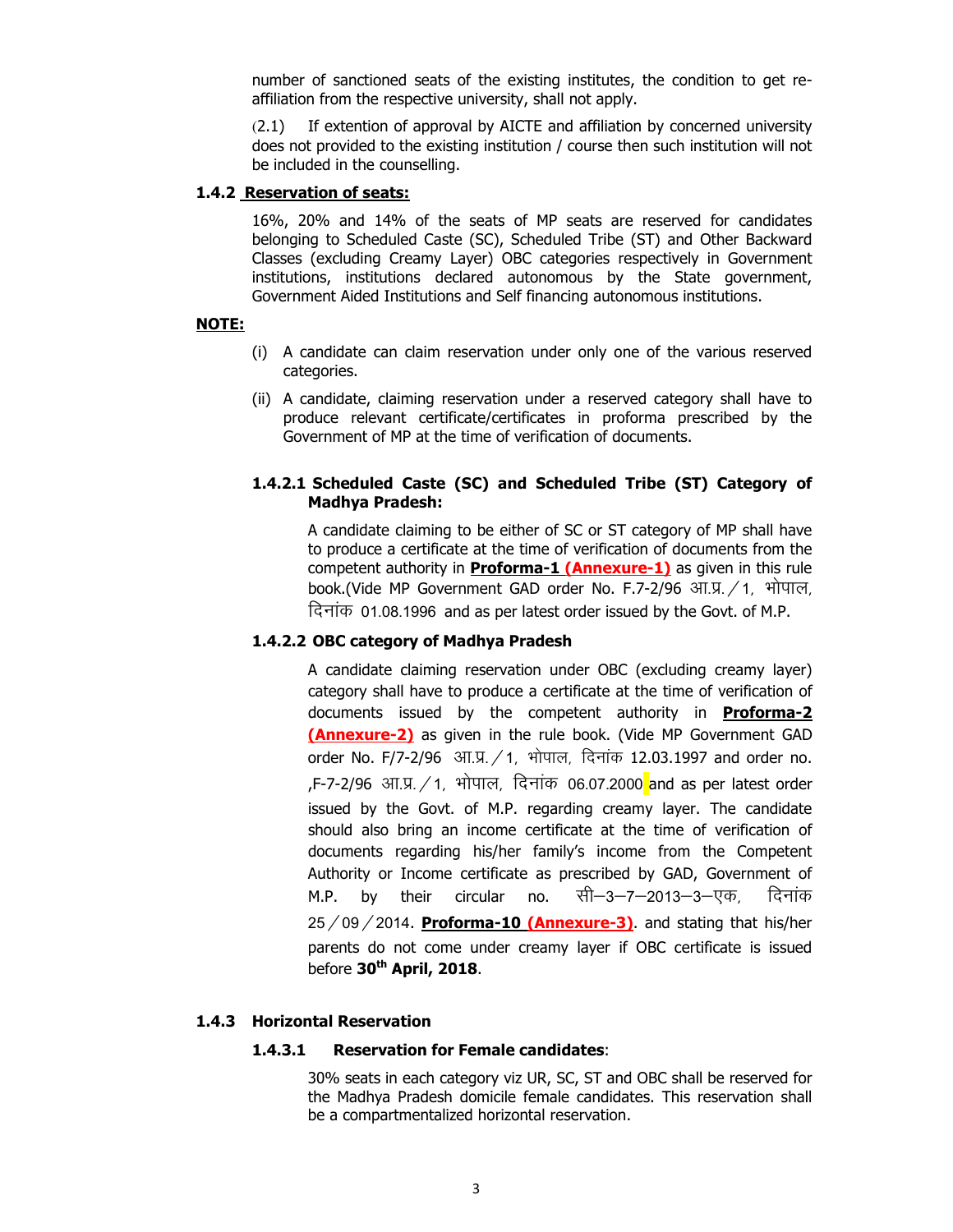Seats remaining vacant in female quota of a category shall be filled by converting such seats into Open Quota (OP) of the same category.

However if even after this conversion the Open Quota (OP) of that category does not get filled then these vacancies shall be filled by converting them into Open Quota (OP) of other categories as per the procedure laid down in Rule.

#### **1.4.3.2 Reservation for Persons with disabilities (Physically Handicapped Seats):**

3% seats in each category viz - UR, SC, ST and OBC shall be reserved for candidates with disability percentage of 40 or above and satisfying MP domicile requirements. This reservation shall be compartmentalized horizontal reservation.

Seats remaining vacant in this category shall be filled by converting such seats into Open Seats of the NIL (X) category. However, if even this conversion the Open Seats (OP) of that category does not get filled then these vacancies shall be filled by converting them in to Open Seats (OP) of other categories as per the procedure. Candidates claiming admission against these seats (Physically Handicapped Seats) shall be required to produce following certificates at the time of verification of documents:-

(i) Disability Certificate from the concerned District Medical Board;

#### **AND**

(ii) Eligibility Certificate for the course from the Superintendent, Government of India, Ministry of Labour, Vocational Rehabilitation Centre for Physically Handicapped, Napier Town, Jabalpur. Madhay Pradesh.The name of course shoud be clearly mention in the eligibility certificate.

#### **1.4.3.3 Reservation for NCC "C" Certificate candidates:-**

Govt. of Madhya Pradesh, Technical Education and Skill Department order no. 758/2730/2009/42-2 Dated 26 March 2011, One percent (1%) seats of sanctioned intake shall be reserved in Government/ Government Aided Institution for NCC "C" Certificate holder/Passout Candidates of Madhya Pradesh.

#### **1.4.4 NRI Seats:**

Institutions those get permission from AICTE, New Delhi for 5% NRI Seats of total intake capacity. Admission against these seats will be carried out as per the regulation published in MP Government Gazette dated 19<sup>th</sup> May, 2011 for admission against NRI seats "Admission (Reservation to non-resident Indian in AICTE Approved Courses) Regulations, 2011."

#### **1.4.5 J&K Migrant's Seats:**

One seat, on over and above basis, in each of the Institution is reserved for J&K migrants. The admission shall be given on the basis of merit as decided by the CMAT 2021 test conducted by AICTE . The candidate shall have to produce a certificate as given in **Proforma-7 (Annexure-4)** duly signed by competent authority at the time of verification of documents.

Sons/daughters of the employees of MP Government who have served in the State of Jammu & Kashmir for curbing insurgency are also covered under the J&K migrant. Such candidates should have passed their qualifying examination from the State of J&K. Candidates shall have to produce a certificate in **Proforma-8 (Annexure-5)** of this rule book at the time of verification of documents.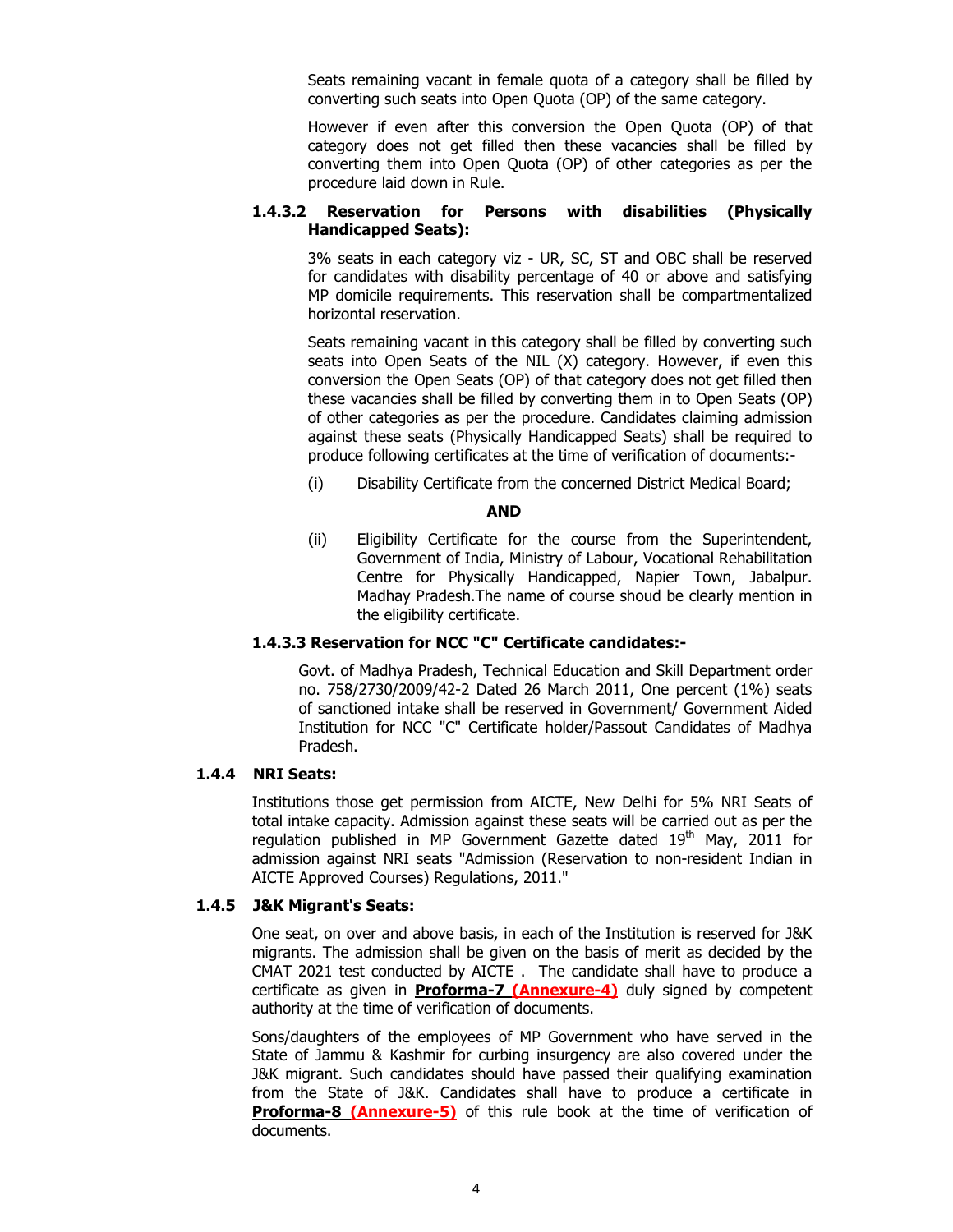#### **1.4.6 J&K Resident's Seats:-**

One seat each in all institutions has been reserved for residents of Jammu & Kashmir. The candidates seeking admission against these reserved seats shall be required to appear in CMAT 2021 test conducted by AICTE, and submit appropriate certificate issued by the competent Authority at the time of verification of documents. These seats shall be considered under All India Seats.

#### **1.4.7 Tuition Fee Waiver Scheme Seats (TFW)**

Under this scheme, upto a maximum of 5% of "Approved Intake" in MBA Course shall be available for these admissions. These seats shall be supernumery in nature. These supernumery seats shall be available for MBA Institution, where a minimum 50% of "Approved Intake" are filled up in previous session.

These seats will be available for Madhya Pradesh domicile candidate whose family annual income from all sources should not be more than  $\bar{\tau}$  8.00 Lac (Rupees Eight Lac Only).

The Tuition Fee Waiver scheme is limited to the *tuition fee* as approved by the State Govt. for the Govt./ Govt. Aided/ Autonomous Institutions and in case of private institutions tuition fee approved by the Admission & Fee Regulatory Committee, Madhya Pradesh. All other fees shall have to be paid by the Candidate.

In case of unavailability of the candidates for these seats; these seats will not be convert for others.

Admission for these seats will be done by centralize Counseling only and admission procedure for these seats will be same as notified by the competent authority for regular admission. The candidates of Madhya Pradesh will be eligible for admission on these seats.

**1.4.8 Reservation for Economical weaker section (EWS) candidates of Madhya Pradesh:-** As per the Government of Madhya Pradesh GAD Letter No. एफ-07-11/2019/आ.प्र./एक भोपाल, Dated 02 july 2019, Ten Percent (10 %) Seats of approved intake will be available for admission in MBA institutes for Economically weaker section (EWS) candidates of Madhya Pradesh. These seats will be available for Madhya Pradesh domicile candidate whose family annual income from all sources should not be more than  $\bar{\tau}$  8.00 Lac (Rupees Eight Lac Only).

A candidate claiming for Economical weaker section (EWS) Seat shall have to produce a certificate from the competent authority in **Proforma-11 (Annexure-8)** as given in this rule book, As per the Government of Madhya Pradesh GAD Letter No. एफ-07-11/ 2019/आ.प्र./एक भोपाल, Dated 02 july 2019 and latest order issued by the Govt. of M.P. regarding Economical weaker section (EWS).

#### **1.5 ELIGIBILITY FOR ADMISSION**

#### **1.5.1 The Candidates should be an Indian National.**

#### **1.5.2 Educational Qualifications:**

#### **1.5.2.1 MBA (Full Time) & ALLIED COURSES:**

A candidate seeking admission to MBA and Allied Courses should be a Graduate with at least 50% marks and 45% marks in case of SC, ST, OBC (excluding Creamy Layer) category of Madhya Pradesh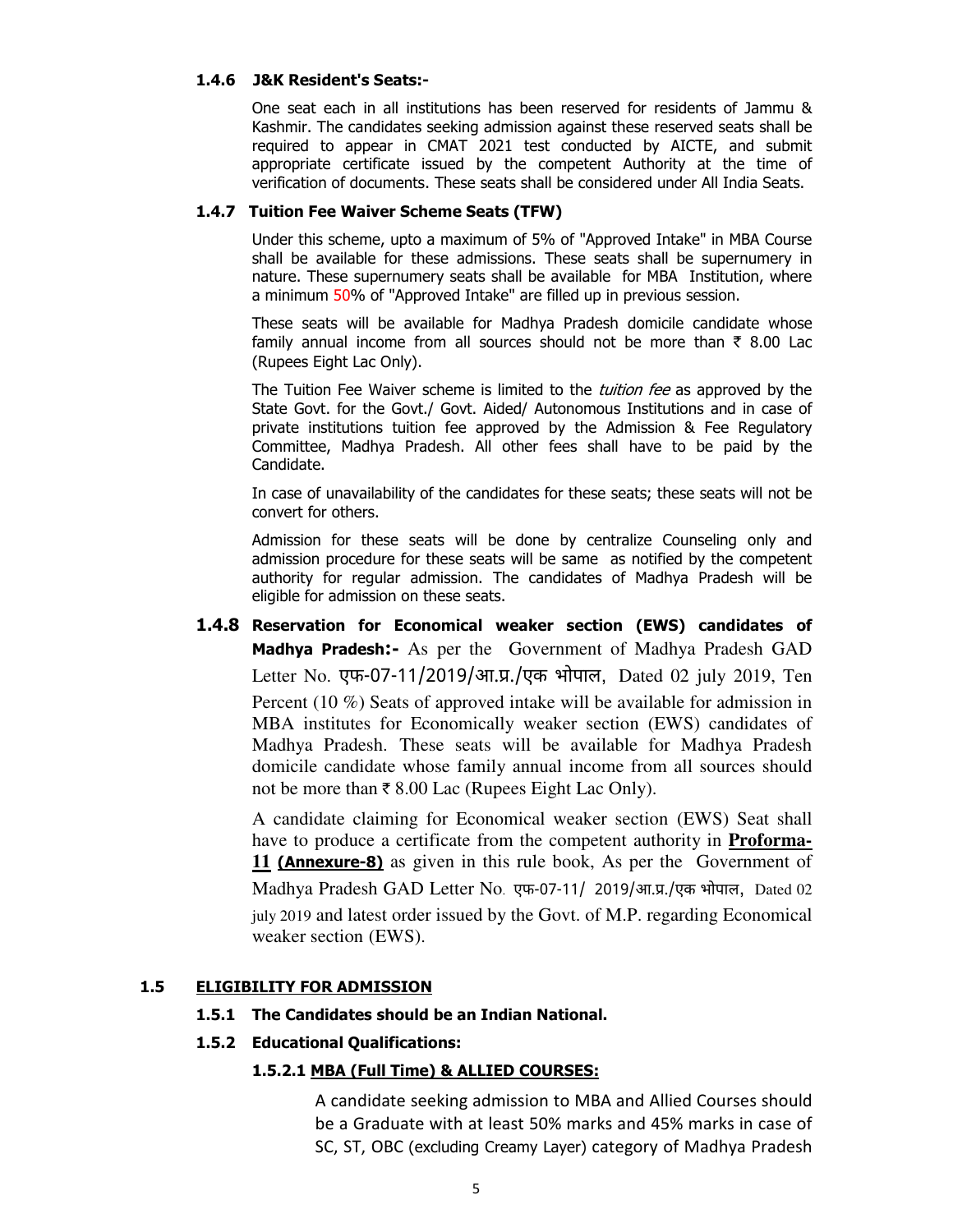in aggregate of any UGC/AICTE approved Indian University or from a foreign University recognized by Association of Indian Universities (AIU) or Institute recognized by the concerned University as equivalent thereto. The Bachelor's degree must be of minimum three years duration after passing Higher Secondary (10+2) examination of (10+2) system or equivalent.

**NOTE :-** Candidates in the Final year of above degree examination can also appear in the CMAT-2021 test on provisional basis. Such a candidate shall have to produce the original certificate "having passed/mark sheet" showing aggregate marks of the degree program at the time of counselling; however, candidate shall have to fill all the entries of qualifying examination at the time of counselling registration.

#### **1.5.3 Domicile Requirements:**

- 1. जो भारत का नागरिक हो।
- 2. मध्यप्रदेश शासन, सामान्य प्रशासन विभाग, मंत्रालय भोपाल के पत्र क्रमांक सी–3–7–2013–3–एक दिनांक 29 जून, 2013 के अनुसार शैक्षणिक संस्थाओं में दाखिले के लिये सक्षम प्राधिकारी (नायब तहसीलदार /तहसीलदार) द्वारा जारी स्थानीय निवासी प्रमाण—पत्र <mark>प्रारूप—6 (Annexure-6)</mark> या मध्यप्रदेश शासन, सामान्य<br>प्रशासन विभाग, मंत्रालय भोपाल के परिपत्र क्रमांक प्रशासन विभाग, मंत्रालय भोपाल के परिपत्र क्रमांक सी-3-7-2013-3-एक दिनांक 25/09/2014 अनुसार स्थानीय निवासी हेतु स्व प्रमाणित घोषणा—पत्र (अस्टाम्पित कागज पर) **प्रारूप—6 (अ)** <mark>(Annexure-7)</mark> अनुसार प्रस्तुत करना आवश्यक है।

#### **1.6 Manner of Admission –**

Through a common entrance test conducted by an agency authorized by the State or Central Government. Authorized agency shall prepare and notify merit list on the basis of marks obtained by candidates in common entrance test.

#### **1.7 Procedure of Admission**

#### **1.7.1 Online Offcampus Admission Procedure :**

The competent authority declared by the State Government for online off campus counseling, shall finalize the detailed programme and shall make it available on its website declaring its procedure, process of admission and deferent cut off dates. Procedure of Online Off Campus Counselling will be followed as per the regulation published in MP Government Gazette dated  $15<sup>th</sup>$  April, 2008 (As ammended) for Online Off Campus Counselling.

#### **1.7.2 Admission against Non Resident Indian Seats:**

**1.7.2.1** Institutions those get permission from AICTE, New Delhi for 5% NRI Seats of total intake capacity. Admission against these seats will be carried out as per the regulation published in MP Government Gazette dated 19th May, 2011 for admission against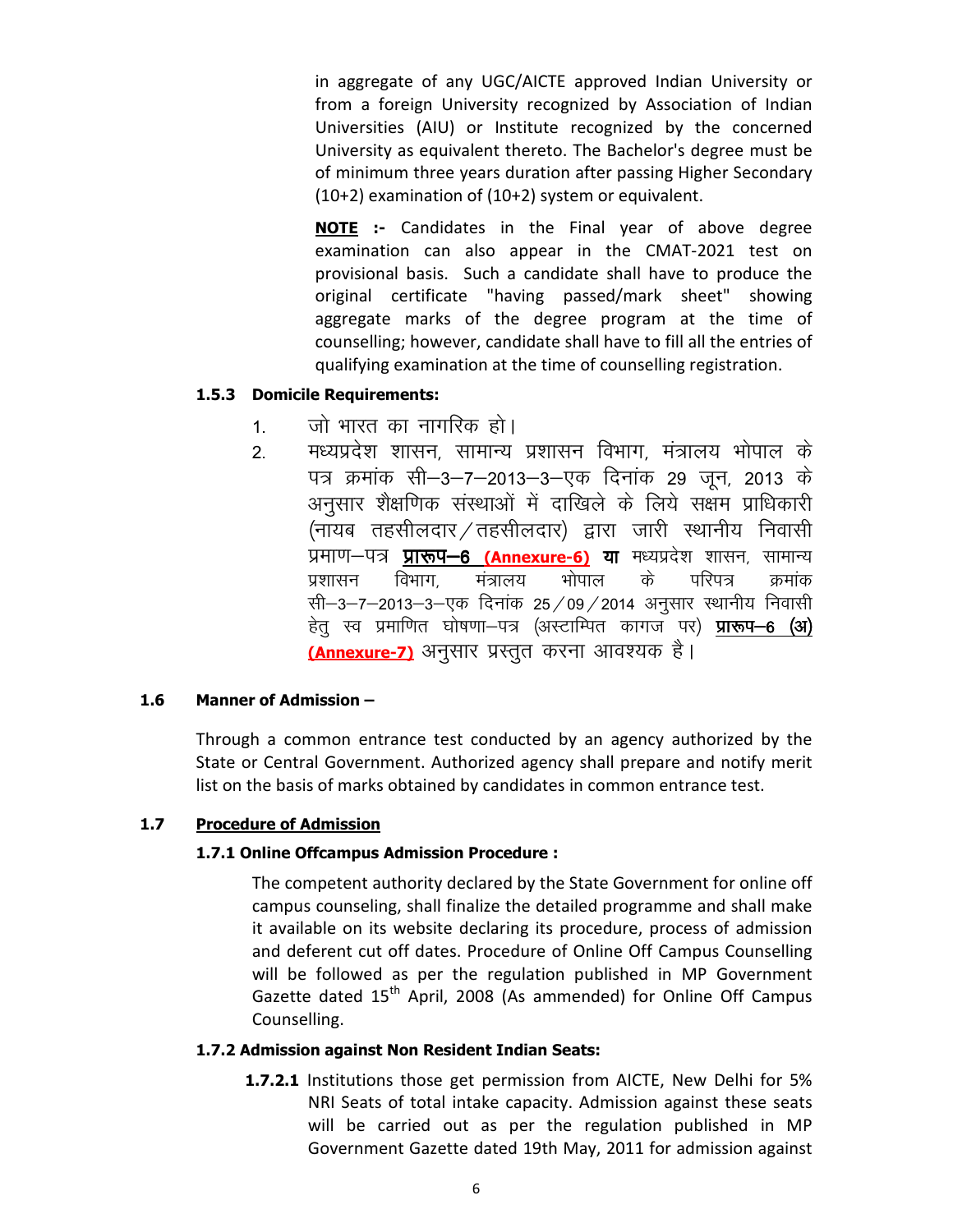NRI seats "Admission (Reservation to non-resident Indian in AICTE Approved Courses) Regulations, 2011."

#### **1.7.2.2 Conversion of vacant Non-resident Indian seats:**

Vacant non-resident Indian seats i.e. unfilled non-resident Indian seats shall be merged into M P domiciled candidate seats by competent authority, before commencement of centralized counselling.

#### **1.8 Conducting of Common Entrance Test**

A Common Entrance Test shall be conducted by AICTE for MBA & Allied Courses.

#### **1.8.1 MBA & ALLIED COURSES (Full Time):**

An entrance test "COMMON MANAGEMENT ADMISSION TEST" (CMAT 2021), shall be conducted by All India Council for Technical Education (AICTE) for selection of candidates for admission to Management and Allied courses.

#### **1.8.2 Common Merit Lists**

AICTE shall prepare and notify common merit lists of CMAT 2021 on the basis of marks obtained by candidates in Common Entrance Test. Admission shall be done by the Counselling Authority through Counselling on the basis of common merit lists provided by the AICTE.

#### **1.8.3 General Information of admission:**

- **1.8.3.1** Admission in MBA against M.P. domiciled candidate seats, All India Seats, J&K Resident/Migrant Seats shall be done through Counselling on the basis of common merit lists provided by the AICTE of CMAT 2021.
- **1.8.3.2** Admission shall be done through Counselling on the basis of the common ranking list declared by AICTE. The programme of Counselling shall be published in various news papers and shall also be available on website of competent authority/Commissionerr Technical Education, M.P. Bhopal i.e. **https//dte.mponline.gov.in.** No separate call letters shall be sent to the candidates.

#### **1.8.3.3 Original Documents:**

During the Counselling process the documents presented by the candidates shall be verified with originals and original documents will be returned back to the candidates. However candidates need not to submit such original documents in the admitted institutions.

- **1.8.3.4** Transfer of institution in first year of the course shall not be permitted.
- **1.8.3.5** Admissions in First year shall be completed on or before the last date declared by the Competent Authority.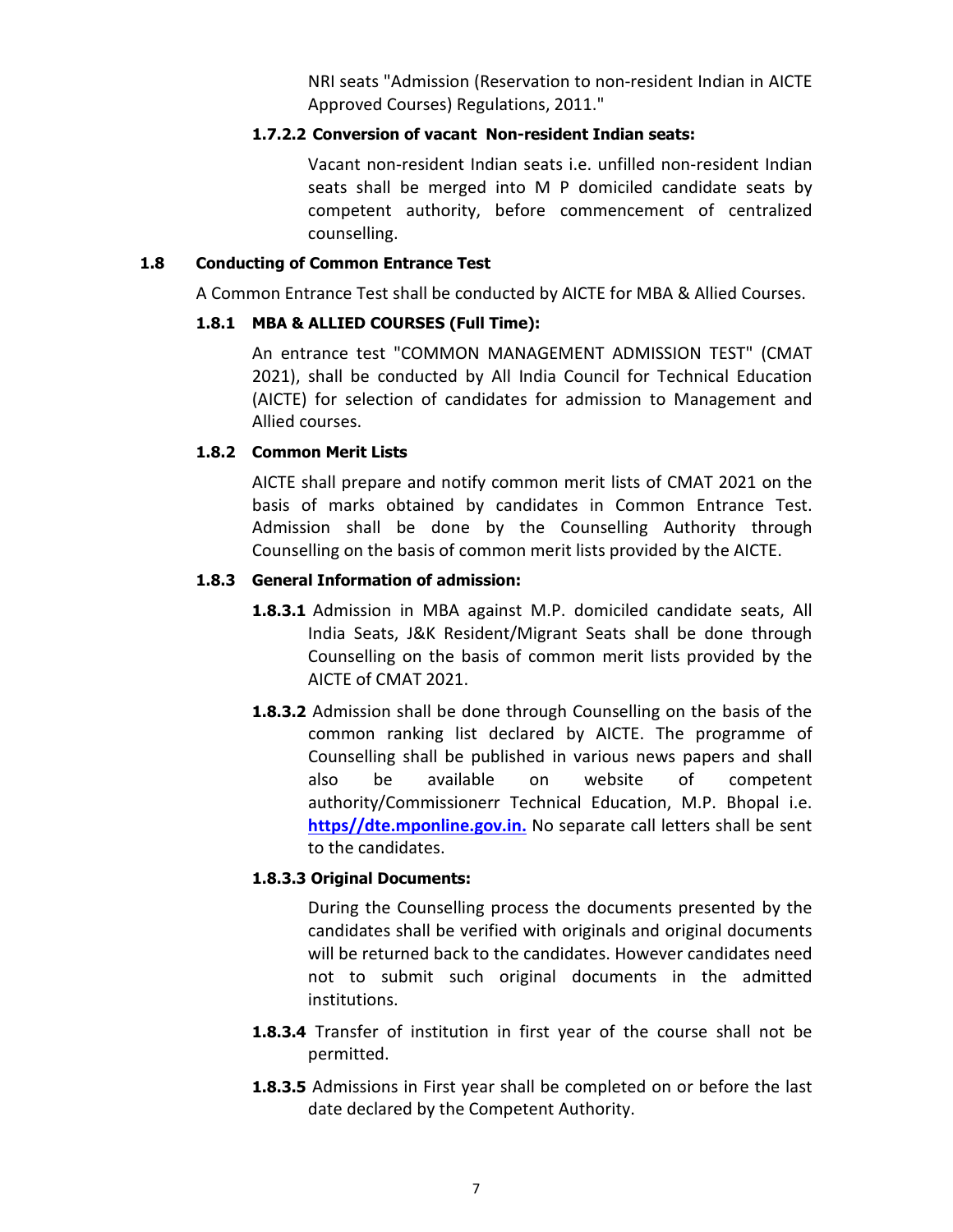#### **1.9 The sequence of admission shall be as under:**

- **1.9.1** Admission on NRI seats shall be done by the Competent Authority through Centralised Counselling for those institutions that have got permission from Appropriate Authority to fill 5% of the sanctioned intake by NRI candidates only. These seats shall be filled as per the procedure and schedule notified by competent authority and any remaining vacant seats shall be filled by centralised counselling after merging them into MP domiciled seats.
- **1.9.2** In the counselling of MP domiciled seats, first candidates of reserved categories shall be called in the following order, so that vacant reserved seats can be mutually converted:-

Scheduled Tribes, Scheduled Castes, Scheduled Tribes, Other Backward Classes, Scheduled Tribes/Scheduled Castes.

After conducting counselling of reserved category candidates, as per above order, vacant seats, if any, shall be merged into the unreserved seats and then counselling for unreserved seats shall be conducted.

- **1.9.3** Candidates of reserved category who find place in the merit list of unreserved category will also be considered in the allotment of seats under unreserved category. They will be given seat of their preference from reserved or unreserved category in which they are getting better choice. Such candidates of reserved category who are allotted seats from unreserved category shall be counted in the unreserved category.
- **1.9.4** If the seats remains vacant after the first round of counselling held on the basis of merit of common entrance test then the decision regarding holding of second round of counselling either separately on the basis of marks obtained in the entrance test and/or simultaneously with the counselling on the basis of marks obtained in the qualifying examination shall be taken by the competent authority keeping in view the number of vacant seats for a particular course and approximate number of candidates willing for admission. In the counselling of qualifying examination all the available seats shall be presumed to be under unreserved seats and the allotment shall be made accordingly on the basis of a joint merit list of candidates of all categories.
- **1.9.5** If, after aforesaid round of counselling seats still remains vacant, they shall be filled as mentioned in the Admission Rules-2008 (As ammended) and/or counselling procedure declared by the Competent Authority.

#### **Note:-**

- 1. Candidates securing equal marks in qualifying examination, Preference will be given to the older age candidate. If secure marks and age are same then the merit will be decided on the basis of English alphabates order of candidates name.
- 2. All such candidate who has passed qualifying examination with grace marks are also eligible for admission, but grace marks will not be included for minimum percentage condition mentioned above.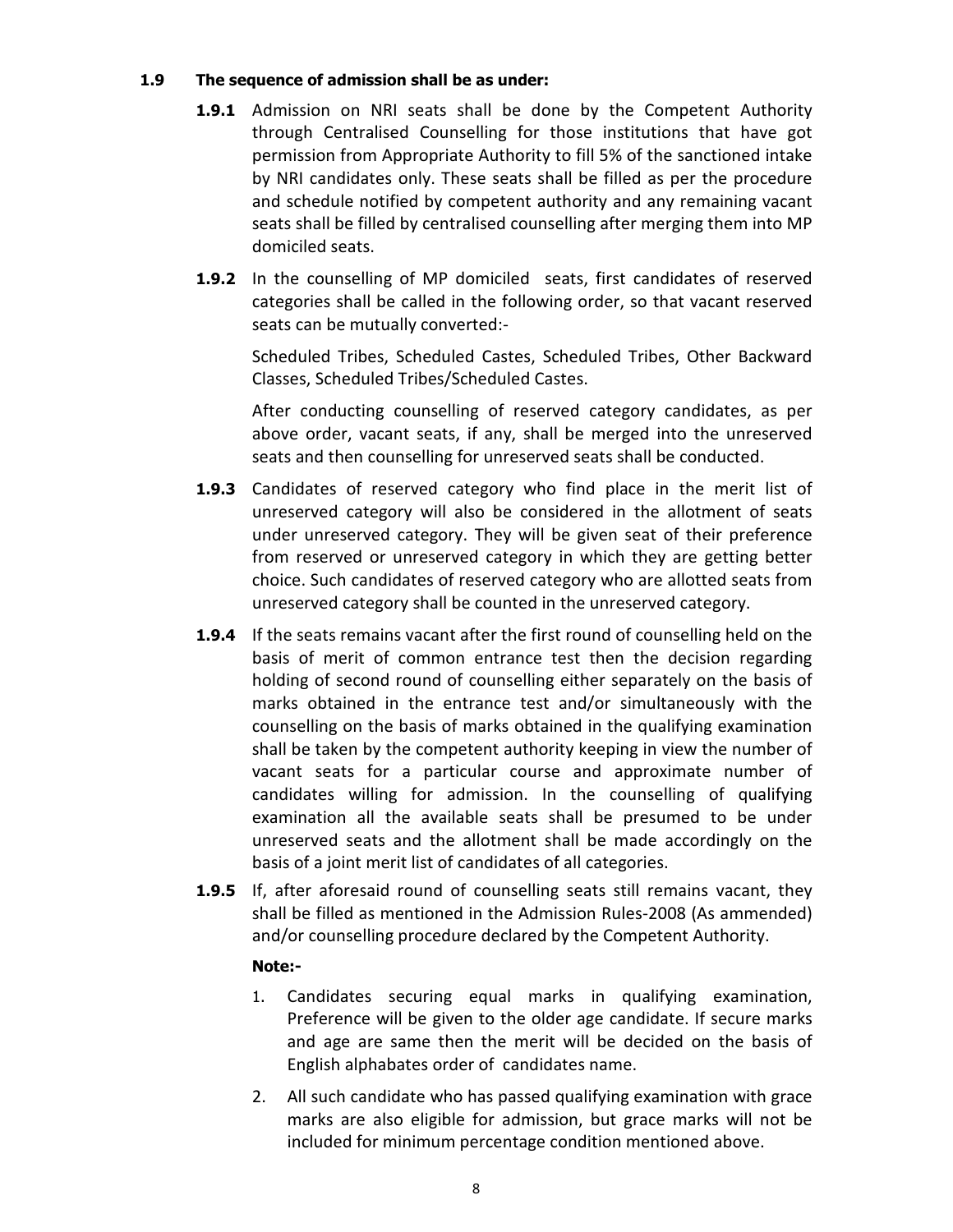3. All such candidate whose qualifying examination marksheet are based on grading system has to produce conversion of grade to marks as per the conversion formula of their University.

#### **1.10 Cancellation of Admission:**

- (1) If at any stage it is found that a candidate has got admission in any institution on the basis of false or incorrect information or by hiding relevant facts or if at any time after admission it is found that the admission was given to the candidate due to some mistake or oversight, the admission granted to such a candidate shall be liable to be cancelled forthwith without any notice at any time during the course of his/her studies by the Principal of the institution or by Competent Authority.
- (2) In compliance to the order passed by the Hon'ble Supreme Court of India, New Delhi,Last date of admission is 14 August. If a candidate gets his/her admission cancelled till 07 August then the tution fee deposited by the candidate in the institute will returned to the candidate after deducting 10% of it, However, If a candidate gets his/her admission cancelled after 07 August then the tution fee deposited by the candidate in the institute will not be refundable.
- (3) Vacancy arising (in particular class/category/compartment) due to cancellation of admission or due to non reporting of candidates by the stipulated date (as declared by the Competent Authority) in a particular Institution, shall be considered in the counselling in the following manner:-

During the counselling, if seats are available, in that particular course, vacancy/vacancies arising due to above reasons shall be added directly to existing vacancy/vacancies and shall be available for allotment.

(4) After the last date of admission, cancellation of admission shall only be done by the institution.

#### **1.11 TUITION AND OTHER FEE-**

Tuition fees and other fees shall be payable by the candidates as per order of Govt. of Madhya Pradesh as may be applicable from time to time.

#### **1.12 MODIFICATION TO RULES/PROCEDURES:**

The State Government of Madhya Pradesh reserves the right to amend any provision/ rule/procedure for admission in the public interest and any modification so made shall be binding.

#### **1.13 Course:**

Norms, requirements and other conditions for admission to technical/ professional courses are as per the guidelines issued by AICTE.

#### **1.14 Interepretation:**

The State Government of Madhya Pradesh shall be the final authority for deciding any matter in respect of policy regarding selection of candidates for admission. If any question arises relating to the interpretation of these rules for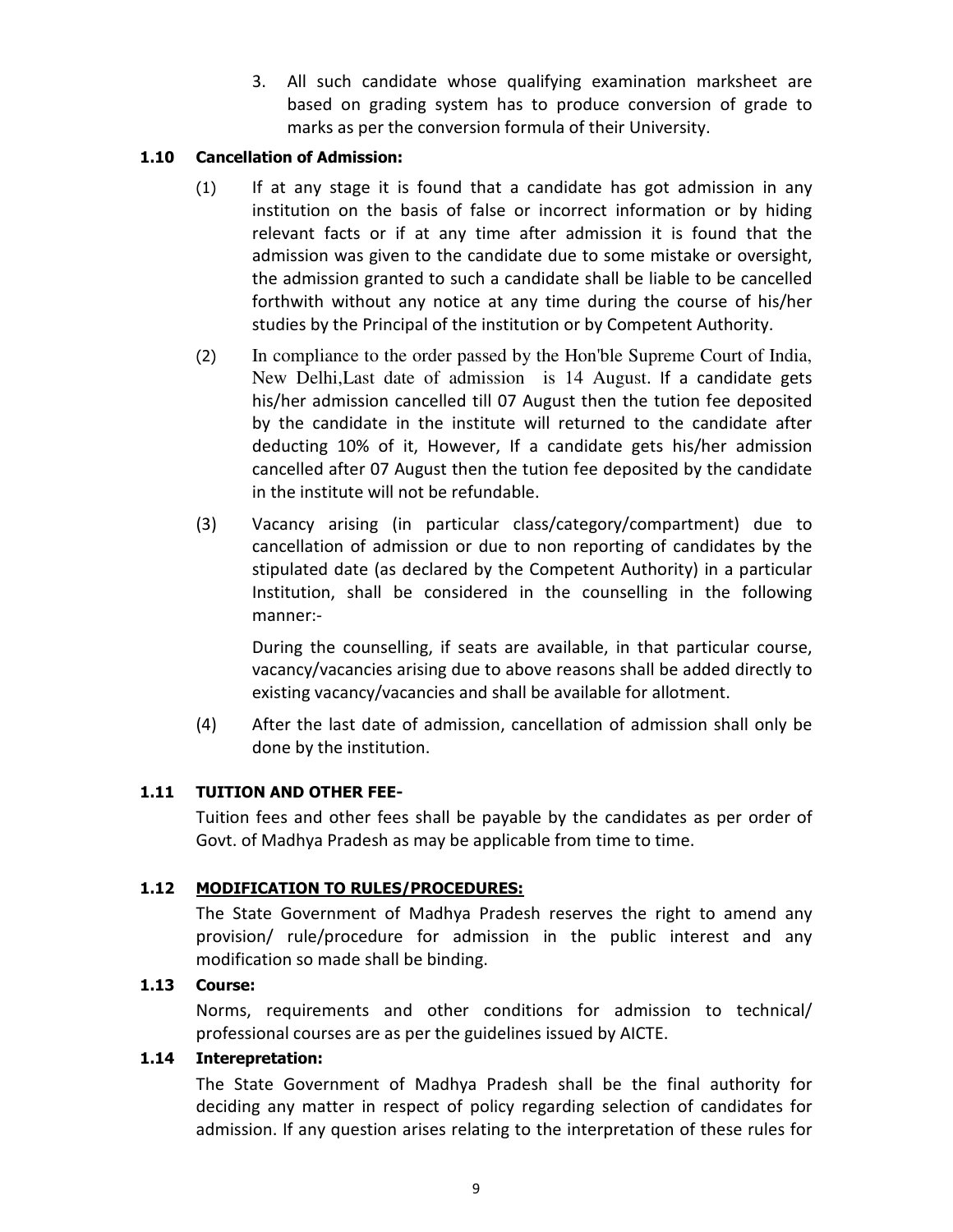admission, the decision of the State Government of MP shall be final and binding.

#### **1.15 JURISDICTION:**

In case of any dispute the jurisdiction shall be limited to the courts constituted and situated in Madhya Pradesh only.

A copy of this Rule book shall be available on the counseling website of the Directorate of Technical Education, M.P. (**https//dte.mponline.gov.in.)** 

**----------000---------**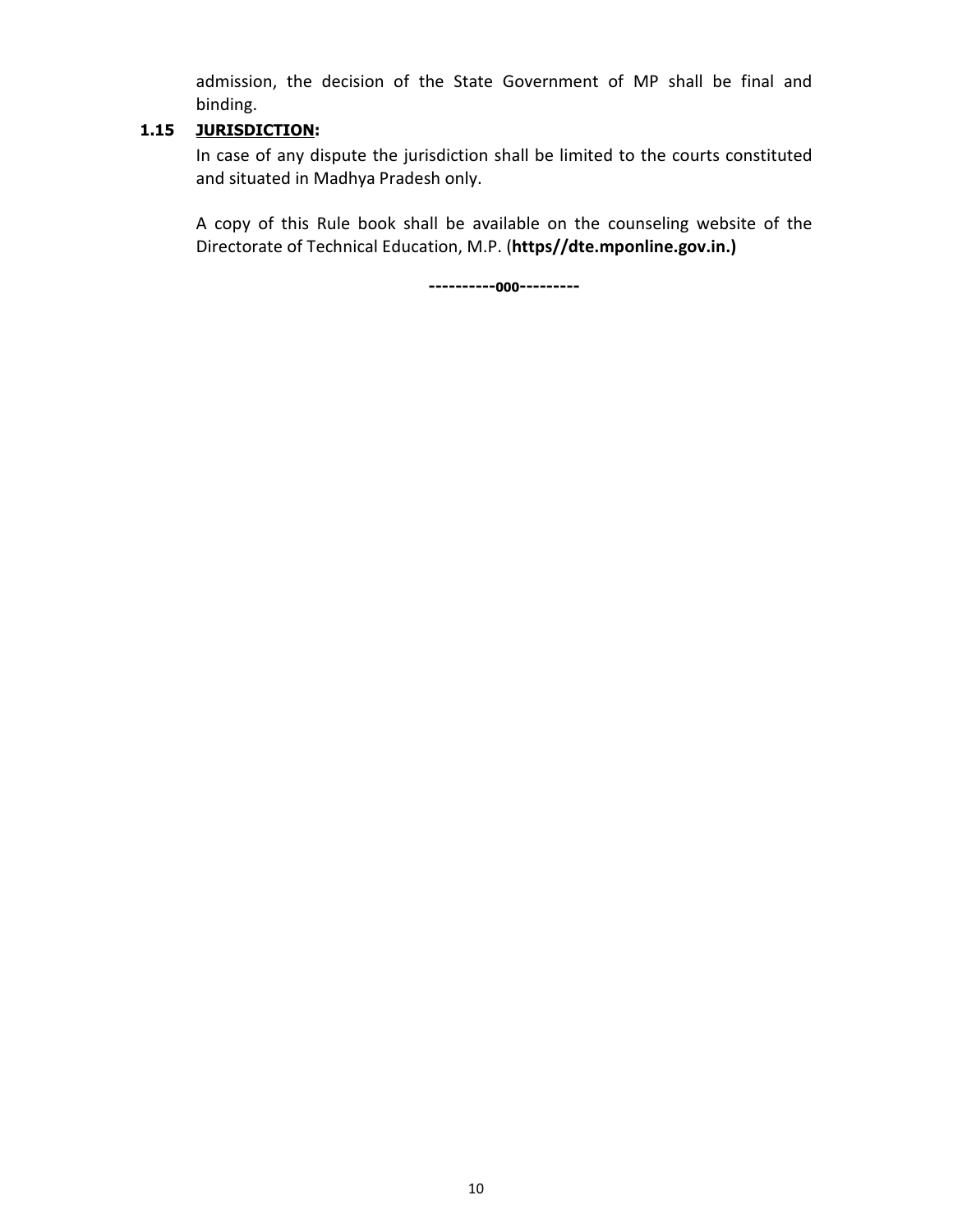### **Rules for Admission to MBA (FT) and Allied Courses in Private Institution in M.P.**

### **Session 2021-22**

**RULES FOR ADMISSION TO MASTER OF BUSINESS ADMINISTRATION (MBA) AND ALLIED COURSES IN A.I.C.T.E. APPROVED PRIVATE INSTITUTIONS IN MP AS PER THE PROVISIONS MADE IN MADHYA PRADESH NIJI VYAVASAYIK SHIKSHAN SANSTHA (PRAVESH KA VINIYAMAN AVAM SHULK KA NIRDHARAN) ADHINIYAM, 2007 NO. 21. AND THE RULES PUBLISHED IN MADHYA PRADESH GAZETTE DATED 15 APRIL 2008 (As ammended).** 

#### **2.1. Short title and commencement:**

- (1) These rules may be called Admission Rules, 2008.
- (2) These rules shall come into force from the date of its publication in the Madhya Pradesh Gazette.

#### **2.2. Definitions: In these rules, unless the context otherwise requires –**

- **(a)** "Act" means the Madhya Pradesh Niji Vyavsayik Shikshan Sanstha (Pravesh Ka Viniyaman Avam Shulk Ka Nirdharan) Adhiniyam, 2007 (No. 21 of 2007);
- **(b)** "Appropriate Authority" means Authority as defined in clause (a) of section 3 of the Act;
- **(c)** "Admissions and Fee Regulatory Committee" means the Committee constituted by the State Government under the Act for the supervision and guidance of admission process and for the fixation of fee to be charged from candidates seeking admission in a professional educational institution;
- **(d)** "AICTE" means All India Council of Technical Education, statutory body established by All India Council of Technical Education Act, 1987 (52 of 1987);
- **(e)** "Common Entrance Test" means an entrance test, conducted for determination of merit of the candidates followed by centralized counselling for the purpose of merit based admission to professional colleges or institutions through a single window procedure by the State Government or by any agency authorized by it;
- **(f)** "Course" means any course, the nomenclature of which is approved by the appropriate authority and for which a separate degree/diploma is awarded by any recognized University or Board or Institution (like B.E. Electrical, B.E. Mechanical, MCA, MBA, D Pharma etc.).
- **(g)** "Competent Authority" means any authority as authorized by the State Government in this behalf (i.e. commissioner Technical Education, M.P. in this case);
- **(h)** "Fee" means all fees including tuition fee and development charges;
- **(i)** "NRI" means Non-resident Indian shall have the same meaning as assigned to it in clause (e) of Section 115 C of the of Income Tax Act, 1961 (43 of 1961);
- **(j)** "Principal" means Head of institution;
- **(k)** "Private Unaided Professional educational Institution" means professional educational institutions which is not receiving recurring financial aid or grant-inaid from any State or Central Government and which is not established or maintained by the Central Government, the State Government or any Public body;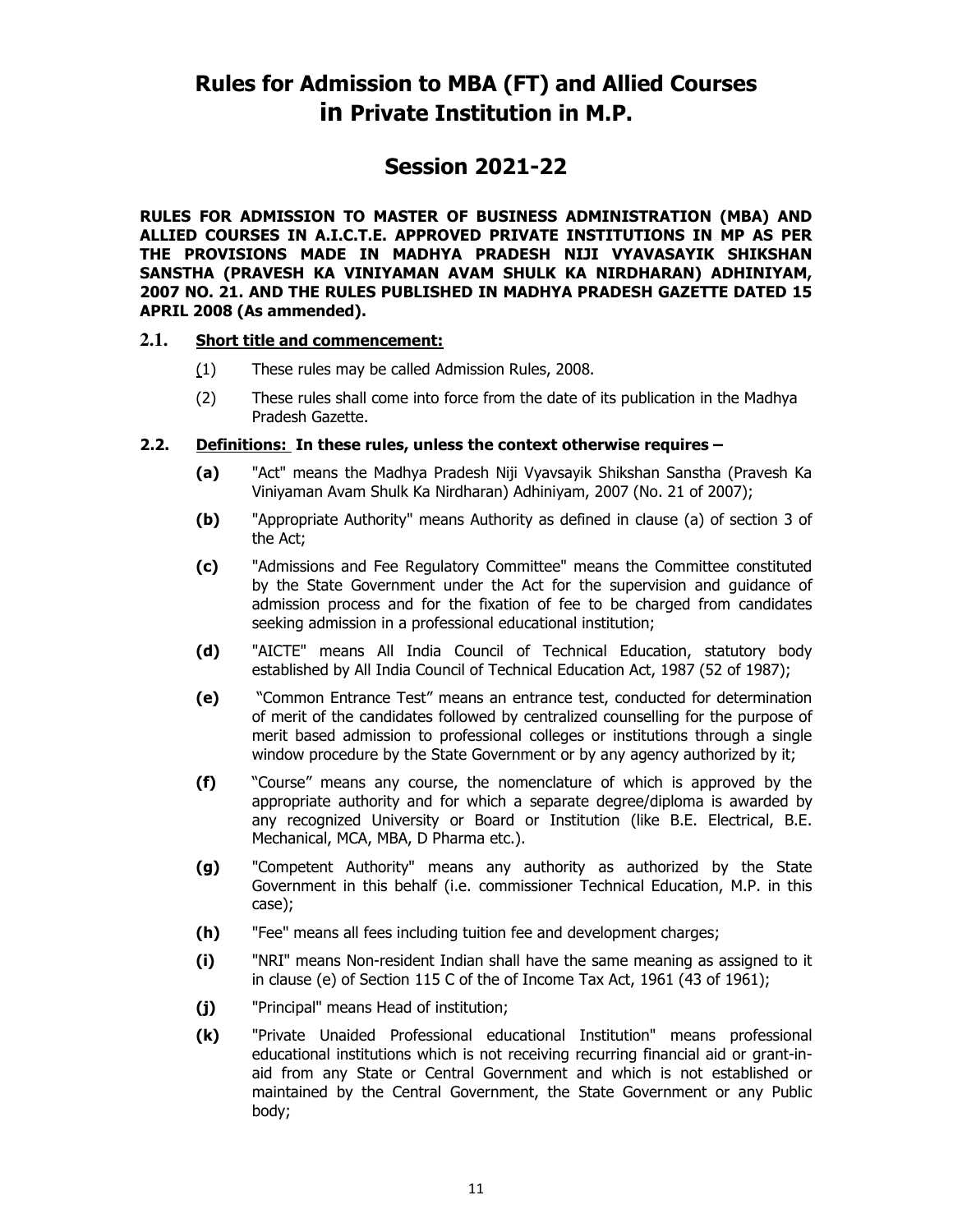- **(l)** "Professional Educational Institution" means a college or a school or an institute by whatever name called, imparting professional education, affiliated to state university including a private university established or incorporated by an Act of the State Legislature or Constituent unit of a deemed to be university under section 3 of University Grant Commission Act, 1956 (3 of 1956), and approved or recognized by the competent statutory body regulating professional education;
- **(m)** "Qualifying Examination" means the examination of the minimum qualification, passing of which entitles one to seek admission into the relevant Professional Courses as prescribed in these rules;
- **(n)** "CMAT" means Common Management Admission Test;
- **(o)** "TFW Seats" means Tuition fee waiver seats, seats which are available maximum up to 5% of approved admission capacity in all institutions approved by AICTE. These seats shall be supernumerary in nature. These seats will be available for Madhya Pradesh domicile candidate whose family annual income from all sources should not be more than  $\bar{\tau}$  8.00 Lac (Rupees Eight Lac Only).
- **(p)** "**Reservation for Economical weaker section (EWS) candidates of Madhya Pradesh"** means As per the Government of Madhya Pradesh GAD Letter No. एफ-07-11/2019/आ.प्र./एक भोपाल, Dated 02 july 2019, Ten Percent (10 %) Seats of approved intake will be available for admission in Masters of Business Administration (MBA) and Allied courses for Economically weaker section (EWS) candidates of Madhya Pradesh.

 The words and expressions used but not defined in these rules shall have the same meaning as assigned to them in the Act.

#### **Other Abbreviations Used In This Rule Book Are:-**

- (i) "CTE" means commissioner Technical Education, Madhya Pradesh, Bhopal;
- (ii) "RGPV" means Rajiv Gandhi Prodyogiki Vishvavidhyalaya, Madhya Pradesh, Bhopal;
- (iii) "General Pool" means after provision of 5% seats to NRI candidates remaining 95% seats shall be called General Pool Seats [in which reservation for SC, ST & OBC (Excluding Creamy layer) will be available for M.P. Domicile candidates as per govt. notification]

#### **2.3. Applicability:**

 These rules shall be applicable to private unaided professional institutions which are conducting **MBA (FT)** courses as approved by the AICTE.

#### **2.4. Admission rules -**

In all professional institutions the procedure for admission shall be as under-

#### **2.4.1 Availability of seats –**

Number of seats available in various management institutions in Madhya Pradesh are as follows:

| S.No. | <b>Type of Institutions</b> | <b>Percentage of Intake capacity</b>                                                                                                                                                                      |
|-------|-----------------------------|-----------------------------------------------------------------------------------------------------------------------------------------------------------------------------------------------------------|
|       | AICTE, New Delhi.           | Private Intitutions. Only those 95% General Pool Seats<br>  institutions, which have got 5% NRI Seats (NRI seats if not filled<br>permission for NRI seats from   then converted into General Pool Seats) |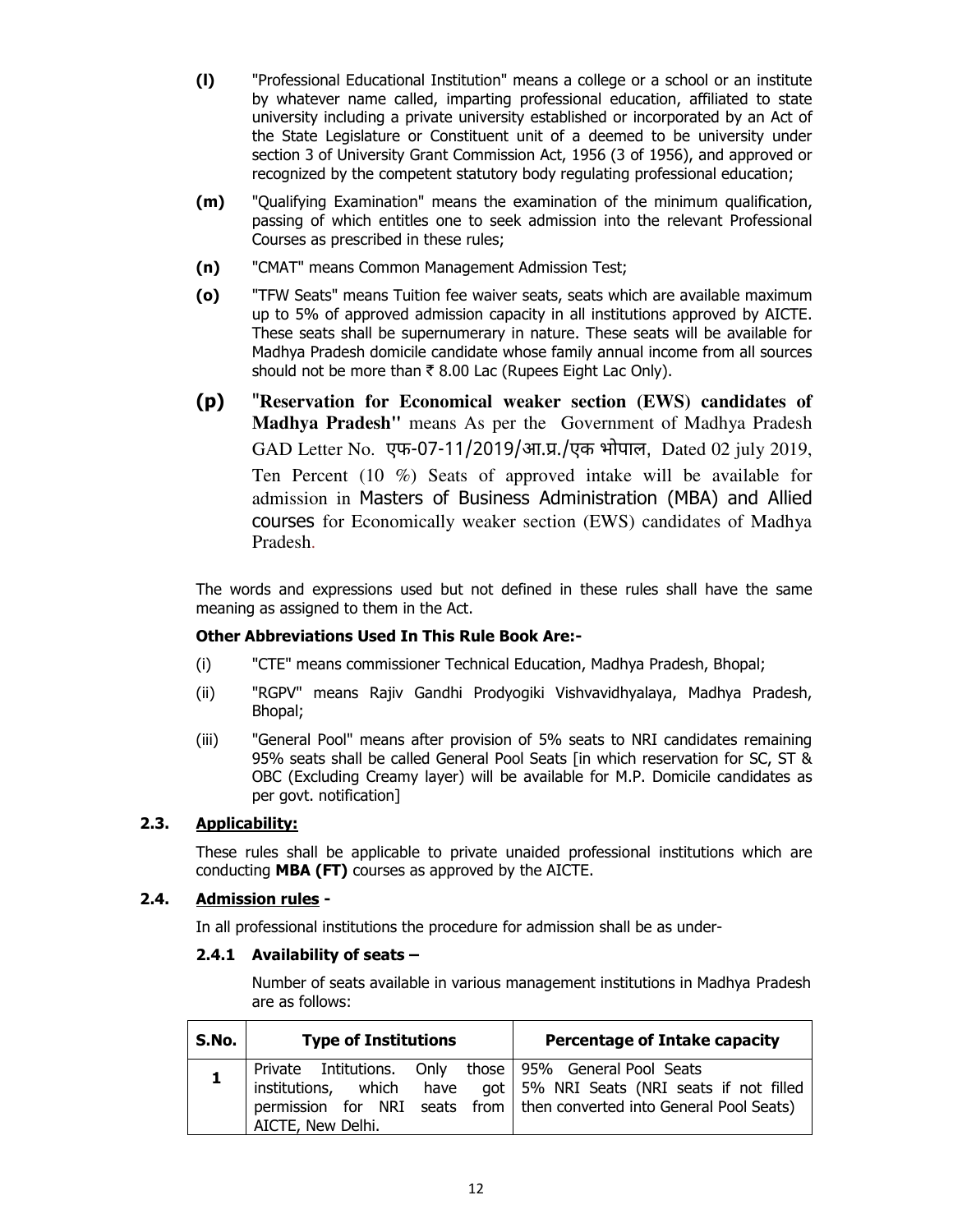| $\mathbf{z}$ | Private Intitutions. Only those   100% General Pool Seats<br>institutions, which have not |  |  |  |
|--------------|-------------------------------------------------------------------------------------------|--|--|--|
|              | received permission for NRI seats<br>I from AICTE, New Delhi.                             |  |  |  |

#### **Note:**

- (1) Approved intake capacity available in various professional educational institutions shall be available on the website (**https//dte.mponline.gov.in.**) of the Competent Authority conducting counselling.
- (2) If permission is granted to any new institution or the number of seats in any existing institution are varied or permission to start second shift in existing institution is granted by the appropriate authority on or before **30th June** of that year, the same may be incorporated in counselling of that year, provided that the institution gets the affiliation from the respective University and have a permission from the State Government, however in case of any change in the number of sanctioned seats of the existing institutes, the condition to get re-affiliation from the respective university, shall not apply.
	- (2.1) If extention of approval by aicte and affiliation by concerned university does not provided to the existing institution/course then such institution will not be included in the counselling.

#### **2.4.2 Reservation of seats –**

In every institution 16%, 20% and 14% seats of General pool shall be reserved for the candidates belonging to SC, ST and OBC categories (excluding creamy layer) respectively as notified by the state government in this regard.

#### **NOTE:**

- (i) A candidate can claim reservation under only one of the various reserved categories.
- (ii) A candidate, claiming reservation under a reserved category shall have to produce relevant certificate/ certificates in proforma prescribed by the Government of MP at the time of counselling.

#### **2.4.2.1 Scheduled Caste (SC) and Scheduled Tribe (ST) Category of Madhya Pradesh:**

A candidate claiming to be either of SC or ST category of MP shall have to produce a certificate from the competent authority in **Proforma-1 (Annexure-1)** as given in this rule book. (Vide MP Government GAD order No. F.7-2/96 आ.प्र. ⁄ 1, भोपाल, दिनांक 01-08-1996) *and as per* latest order issued by the Govt. of M.P.

#### **2.4.2.2 OBC category of Madhya Pradesh**

A candidate claiming reservation under OBC (excluding creamy layer) category shall have to A candidate claiming reservation under OBC (excluding creamy layer) category shall have to produce a certificate issued by the competent authority in **Proforma-2 (Annexure-2)** as given in the rule book.(Vide MP Government GAD order No. F/7-2/96 3T. प्र.  $/$  1, भोपाल, दिनांक 12.03.1997 and order no. ,F-7-2/96 आ.प्र.  $/$  1, भोपाल, दिनांक 06.07.2000 and as per latest order issued by the Govt. of M.P. regarding creamy layer. The candidate should also bring an income certificate regarding his/her family's income from the Competent Authority or Income certificate as prescribed by GAD, Government of M.P. by his circular no. सी–3–7–2013–3–एक, दिनांक 25/09/2014.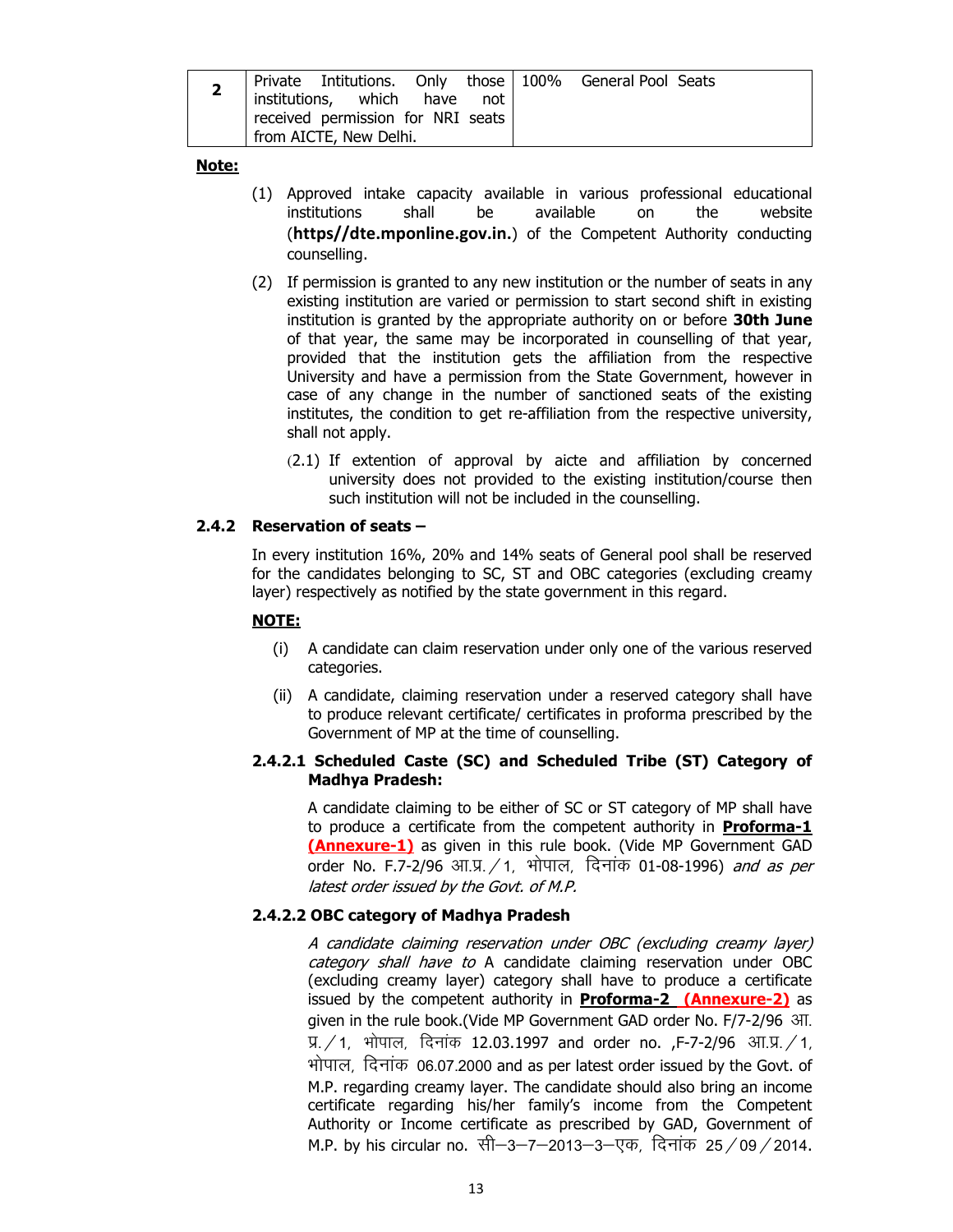**Proforma-10 (Annexure-3)**. and stating that his/her parents do not come under creamy layer if OBC certificate is issued before **30th April, 2018**.

#### **2.4.3 J&K Migrant's Seats:**

One seat, on over and above basis, in each of the Institution is reserved for J&K migrants. The admission shall be given on the basis of merit as decided by the CMAT 2021 test conducted by AICTE. The candidate shall have to produce a certificate as given in **Proforma-7 (Annexure-4)** duly signed by competent authority.

Sons/daughters of the employees of MP Government who have served in the State of Jammu & Kashmir for curbing insurgency are also covered under the J&K migrant. Such candidates should have passed their qualifying examination from the State of J&K. Candidates shall have to produce a certificate in **Proforma-8 (Annexure-5)** of this rule book at the time of Counselling.

#### **2.4.4 J&K Resident's Seats:-**

One seat each in all institutions has been reserved for residents of Jammu & Kashmir. The candidates seeking admission against these reserved seats shall be required to appear in CMAT 2021 test conducted by AICTE and submit appropriate certificate issued by the competent Authority. These seats shall be considered under General Pool.

#### **2.4.5 NRI Seats:**

Institutions those get permission from AICTE, New Delhi for 5% NRI Seats of total intake capacity. Admission against these seats will be carried out as per the regulation published in MP Government Gazette dated  $19<sup>th</sup>$  May, 2011 for admission against NRI seats "Admission (Reservation to non-resident Indian in AICTE Approved Courses) Regulations, 2011."

#### **2.4.6 Tuition Fee Waiver Scheme Seats (TFW)**

Under this scheme, upto a maximum of 5% of "Approved Intake" in MBA Course shall be available for these admissions. These seats shall be supernumery in nature. These supernumery seats shall be available in MBA Institution, where a minimum of 50% of "Approved Intake" are filled up in previous session.

These seats will be available for Madhya Pradesh domicile candidate whose family annual income from all sources should not be more than ` 8.00 Lac (Rupees Eight Lac Only).

The Tuition Fee Waiver scheme is limited to the tuition fee as approved by the State Govt. for the Govt./ Govt. Aided/ Autonomous Institutions and in case of private institutions tuition fee approved by the Admission & Fee Regulatory Committee, Madhya Pradesh. All other fees shall have to be paid by the Candidate.

In case of unavailability of the candidates for these seats; these seats will not be convert for others.

Admission for these seats will be done by centralize Counseling only and admission procedure for these seats will be same as notified by the competent authority for regular admission. The candidates of Madhya Pradesh will be eligible for admission on these seats.

#### **2.4.7 Reservation for Economical weaker section (EWS) candidates of Madhya Pradesh:-**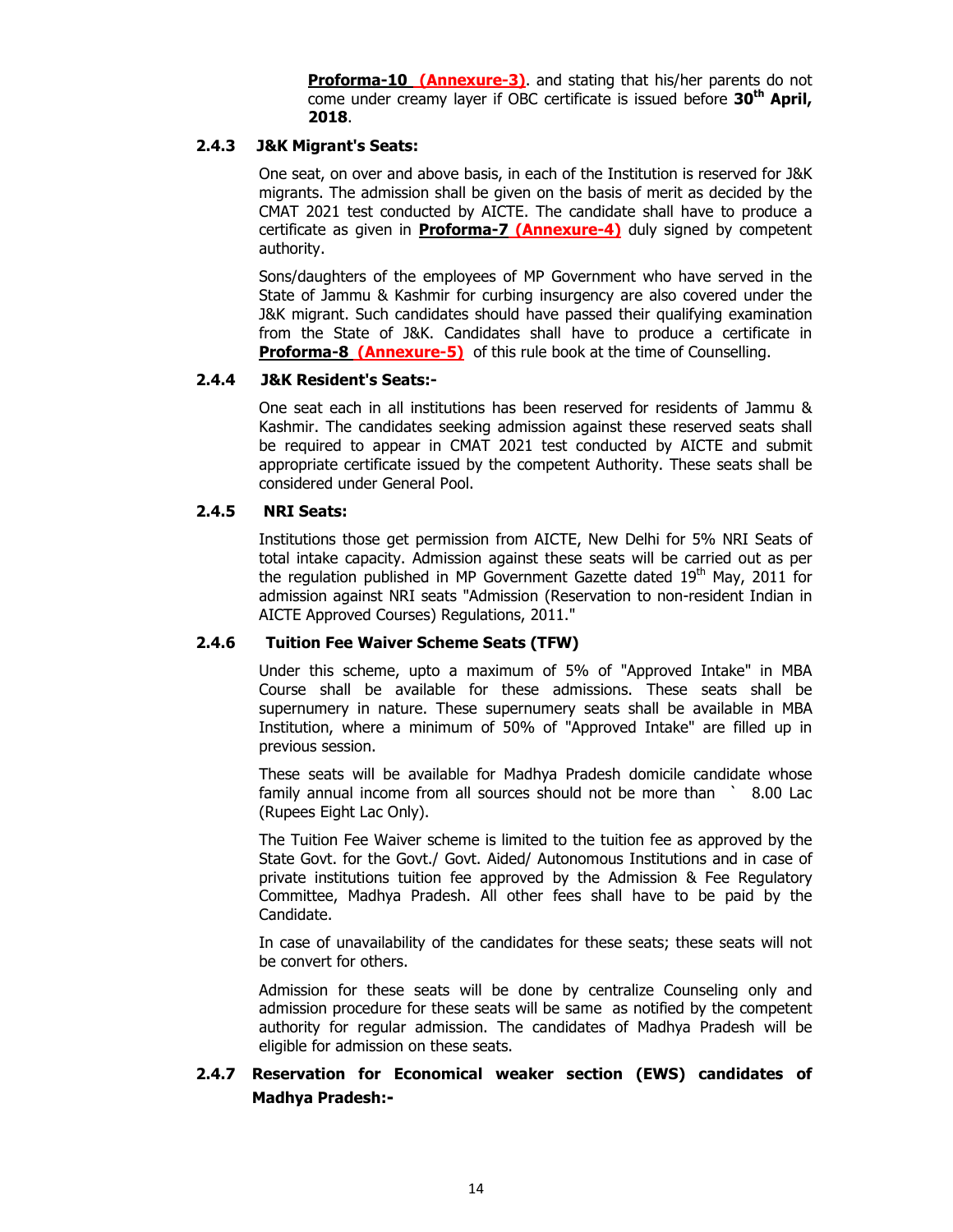As per the Government of Madhya Pradesh GAD Letter No. एफ 11/2019/आ.प्र./एक भोपाल, Dated 02 july 2019, Ten Percent (10 %) Seats of approved intake will be available for admission in MBA institutes for Economically weaker section (EWS) candidates of Madhya Pradesh. These seats will be available for Madhya Pradesh domicile candidate whose family annual income from all sources should not be more than  $\bar{\tau}$  8.00 Lac (Rupees Eight Lac Only).

A candidate claiming for Economical weaker section (EWS) Seat shall have to produce a certificate from the competent authority in **Proforma-11 (Annexure-8)** as given in this rule book, As per the Government of Madhya Pradesh GAD Letter No. एफ-07-11/ 2019/आ.प्र./एक भोपाल, Dated 02 july 2019 and latest order issued by the Govt. of M.P. regarding Economical weaker section (EWS).

#### **2.5 Eligibility for admission –**

#### **2.5.1 The Candidates should be an Indian National.**

#### **2.5.2 Educational Qualifications:**

#### **2.5.2.1 MBA (Full Time) & ALLIED COURSES:**

A candidate seeking admission to MBA and Allied Courses should be a Graduate with at least 50% marks and 45% marks in case of SC, ST, OBC (excluding Creamy Layer) category of Madhya Pradesh in aggregate of any UGC/AICTE approved Indian University or from a foreign University recognized by Association of Indian Universities (AIU) or institute recognized by the concerned University as equivalent thereto. The Bachelor's degree must be of minimum three years duration after passing Higher Secondary (10+2) examination of (10+2) system or equivalent.

**NOTE :-** Candidates in the Final year of above degree examination can also appear in the CMAT 2021 test on provisional basis. Such a candidate shall have to produce the original certificate "having passed/mark sheet" showing aggregate marks of the degree program at the time of counselling; however, candidate shall have to fill all the entries of qualifying examination at the time of counselling registration.

#### **2.5.3 Domicile Requirements**:

No candidate belonging to SC, ST & OBC (Excluding Creamy Layer) category shall be selected for admission against the seats reserved for them unless;

- 1. जो भारत का नागरिक हो।
- 2. मध्यप्रदेश शासन, सामान्य प्रशासन विभाग, मंत्रालय भोपाल के पत्र क्रमांक सी–3–7–2013–3–एक दिनांक 29 जून, 2013 के अनुसार शैक्षणिक संस्थाओं में दाखिले के लिये सक्षम प्राधिकारी (नायब तहसीलदार / तहसीलदार) द्वारा जारी स्थानीय निवासी प्रमाण-पत्र **प्रारूप-6 (Annexure-6) या** मध्यप्रदेश शासन, सामान्य प्रशासन विभाग, मंत्रालय भोपाल के परिपत्र क्रमांक सी–3–7–2013–3–एक दिनांक  $25/09/2014$  अनुसार स्थानीय निवासी हेत् स्व प्रमाणित घोषणा-पत्र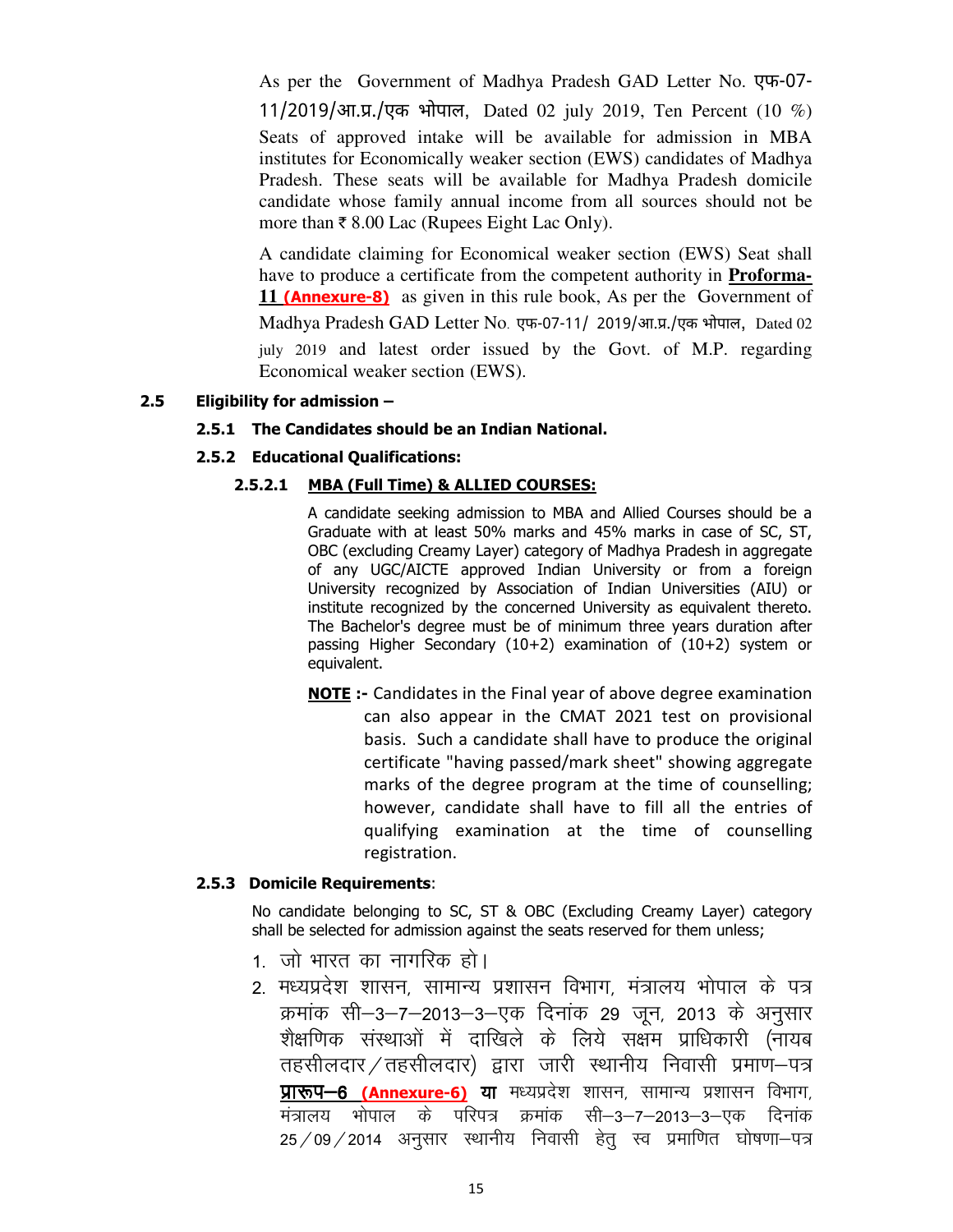(अस्टाम्पित कागज पर) **प्रारूप–6 (अ) (Annexure-7)** अनुसार प्रस्तुत करना आवश्यक है।

**2.6 Manner of Admission –** Through a common entrance test conducted by an agency authorized by the State or Central Government. Authorized agency shall prepare and notify merit list on the basis of marks obtained by candidates in common entrance test.

#### **2.7 Procedure of Admission**

#### **2.7.1 Online Offcampus Admission Procedure:**

The competent authority declared by the State Government for online off campus counseling, shall finalize the detailed programme and shall make it available on its website declaring its procedure, process of admission and deferent cut off dates. Procedure of Online Off Campus Counselling will be followed as per the regulation published in MP Government Gazette dated  $15<sup>th</sup>$ April, 2008 (As ammended) for Online Off Campus Counselling.

#### **2.7.2 Admission against Non Resident Indian Seats:**

**2.7.2.1** Institutions those get permission from AICTE, New Delhi for 5% NRI Seats of total intake capacity. Admission against these seats will be carried out as per the regulation published in MP Government Gazette dated 15<sup>th</sup> May, 2011 for admission against NRI seats "Admission (Reservation to non-resident Indian in AICTE Approved Courses) Regulations, 2011."

#### **2.7.2.2 Conversion of vacant Non - resident Indian seats:**

Vacant non-resident Indian seats i.e. unfilled non-resident Indian seats shall be merged into General Pool seats by competent authority, before commencement of centralized counselling.

#### **2.8 Conducting of Common Entrance Test**

A Common Entrance Test shall be conducted by All India Council for Technical Education (AICTE) for MBA & Allied Courses.

#### **2.8.1 MBA & ALLIED COURSES (Full Time):**

An entrance test "COMMON MANAGEMENT ADMISSION TEST" (CMAT 2021), shall be conducted by All India Council for Technical Education (AICTE) for selection of candidates for admission to Management and Allied courses.

#### **2.8.2 Common Merit Lists**

AICTE shall prepare and notify common merit lists of CMAT 2021 on the basis of marks obtained by candidates in Common Entrance Test. Admission shall be done by the Counselling Authority through Counselling on the basis of common merit lists provided by the AICTE.

#### **2.8.3 General Information of admission:**

- **2.8.3.1** Admission in MBA against M.P. domiciled candidate seats, All India Seats, J&K Resident/Migrant Seats shall be done through Counselling on the basis of common merit lists provided by the AICTE of CMAT 2021.
- **2.8.3.2** Admission shall be done through Counselling on the basis of the common ranking list declared by AICTE. The programme of Counselling shall be published in various news papers and shall also be available on website of competent authority/Director Technical Education, M.P. Bhopal i.e. **https//dte.mponline.gov.in.** No separate call letters shall be sent to the candidates.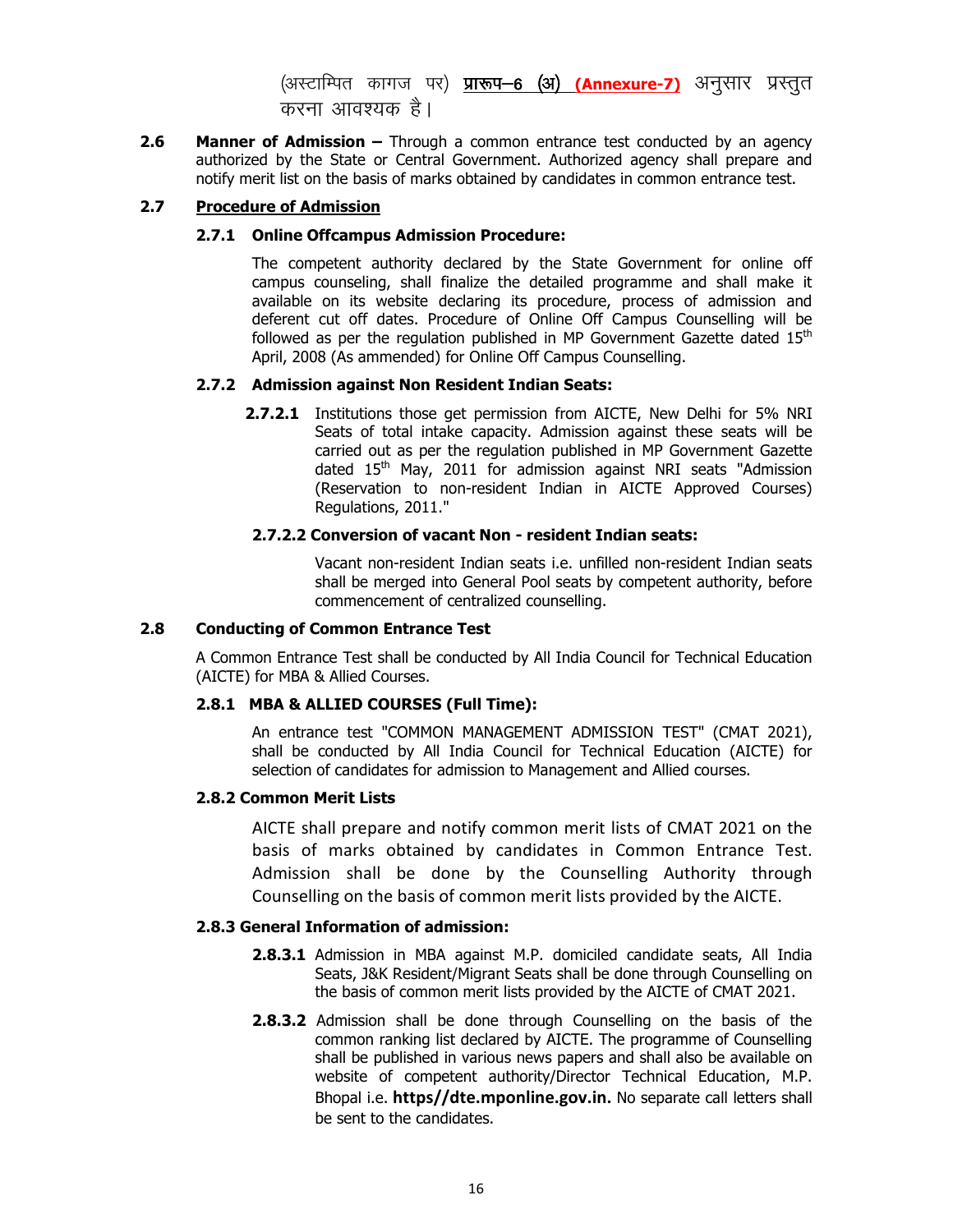#### **2.8.3.3 Original Documents:**

During the Counselling process the original documents presented by the candidates shall be verified with originals and original documents will be returned back to the candidates. However candidates need not to submit such original documents in the admitted institutions.

- **2.8.3.4** Transfer of institution in first year of the course shall not be permitted.
- **2.8.3.5** Admissions in First year shall be completed on or before the last date declared by the Comptent Authority.

#### **2.9 The sequence of admission shall be as under:**

- **2.9.1** Admission on NRI seats shall be done by the Competent Authority through Centralised Counselling for those institutions that have got permission from Appropriate Authority to fill 5% of the sanctioned intake by NRI candidates only. These seats shall be filled as per the procedure and schedule notified by competent authority and any remaining vacant seats shall be filled by centralised counselling after merging them into general pool seats.
- **2.9.2** In the counselling of general pool, first candidates of reserved categories shall be called in the following order, so that vacant reserved seats can be mutually converted :-

Scheduled Tribes, Scheduled Castes, Scheduled Tribes, Other Backward Classes, Scheduled Tribes/Scheduled Castes.

After conducting counselling of reserved category candidates, as per above order, vacant seats, if any, shall be merged into the unreserved seats and then counselling for unreserved seats shall be conducted.

- **2.9.3** Candidates of reserved category who find place in the merit list of unreserved category will also be considered in the allotment of seats under unreserved category. They will be given seat of their preference from reserved or unreserved category in which they are getting better choice. Such candidates of reserved category who are allotted seats from unreserved category shall be counted in the unreserved category.
- **2.9.4** If the seats remains vacant after the first round of counselling held on the basis of merit of common entrance test then the decision regarding holding of second round of counselling either separately on the basis of marks obtained in the entrance test and/or simultaneously with the counselling on the basis of marks obtained in the qualifying examination shall be taken by the competent authority keeping in view the number of vacant seats for a particular course and approximate number of candidates willing for admission. In the counselling of qualifying examination all the available seats shall be presumed to be under unreserved seats and the allotment shall be made accordingly on the basis of a joint merit list of candidates of all categories.
- **2.9.5** If, after aforesaid round of counselling seats still remains vacant, they shall be filled as mentioned in the Admission Rules-2008 (As ammended) and/or counselling procedure declared by the Competent Authority.

#### **Note:-**

- 1. Candidates securing equal marks in qualifying examination , Preference will be given to the older age candidate. If secure marks and age are same then the merit will be decided on the basis of English alphabates order of candidates name.
- 2. All such candidate who has passed qualifying examination with grace marks are also eligible for admission, but grace marks will not be included for minimum percentage condition mentioned above.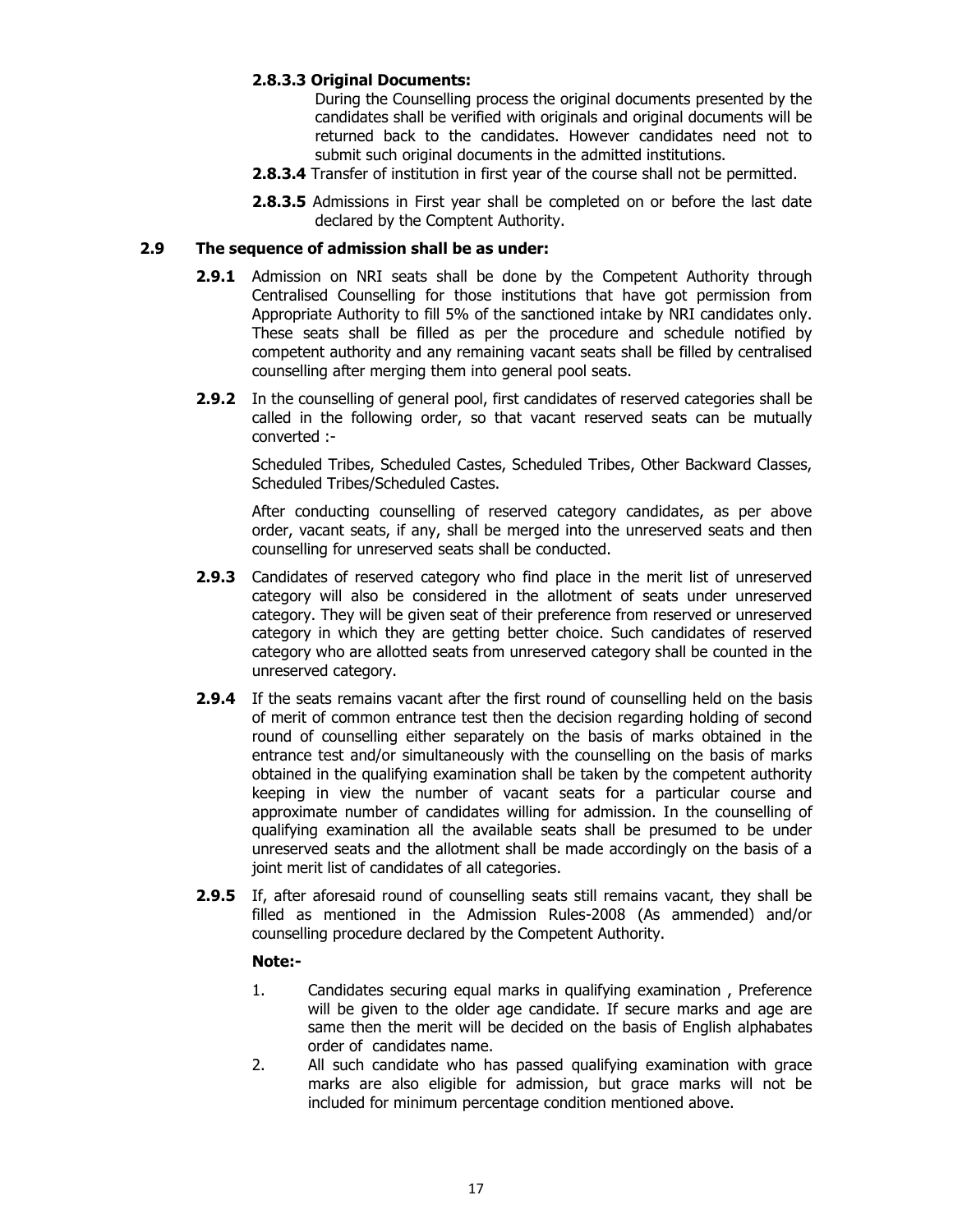3. All such candidate whose qualifying examination marksheet are based on grading system has to produce conversion of grade to marks as per the conversion formula of their University.

#### **2.10 Cancellation of Admission:**

- (1) If at any stage it is found that a candidate has got admission in any institution on the basis of false or incorrect information or by hiding relevant facts or if at any time after admission it is found that the admission was given to the candidate due to some mistake or oversight, the admission granted to such a candidate shall be liable to be cancelled forthwith without any notice at any time during the course of his/her studies by the Principal of the institution or by Competent Authority.
- (2) In compliance to the order passed by the Hon'ble Supreme Court of India, New Delhi,Last date of admission is 14 August . If a candidate gets his/her admission cancelled till 07 August then the tution fee deposited by the candidate in the institute will returned to the candidate after deducting 10% of it, However, If a candidate gets his/her admission cancelled after 07 August then the tution fee deposited by the candidate in the institute will not be refundable.
- (3) Vacancy arising (in particular class/category/compartment) due to cancellation of admission or due to non reporting of candidates by the stipulated date (as declared by the Competent Authority) in a particular Institution, shall be considered in the counselling in the following manner:-

 During the counselling, if seats are available, in that particular course, vacancy/vacancies arising due to above reasons shall be added directly to existing vacancy/vacancies and shall be available for allotment.

(4) After the last date of admission, cancellation of admission shall only be done by the institution.

#### **2.11 Tuition and other Fees:**

 Tuition and other fees shall be as prescribed by the Admission and Fees Regulatory Committee.

#### **2.12 Modification to rules/procedures:**

 The State Government of Madhya Pradesh reserved the rights to amend any provision / rules/ procedure for admission after due consultation from admission and fee regulatory committee to ensure fair and transparent admission procedure and any modification so made shall be binding.

**2.13** A candidate aggrieved with any contravention on the part of the Agency or any contravention of the provisions of the Act could make an application to the Committee pinpointing the cause of action and alleged lapse in following the procedure or provisions of the Act.

#### **2.14 Interpretation:**

Norms, requirements and other conditions for admission to technical/ professional courses are as per the guidelines issued by AICTE.

The State Government of Madhya Pradesh shall be the final authority for deciding any matter in respect of policy regarding selection of candidates for admission. If any question arises relating to the interpretation of these rules for admission, the decision of the State Government of MP shall be final and binding.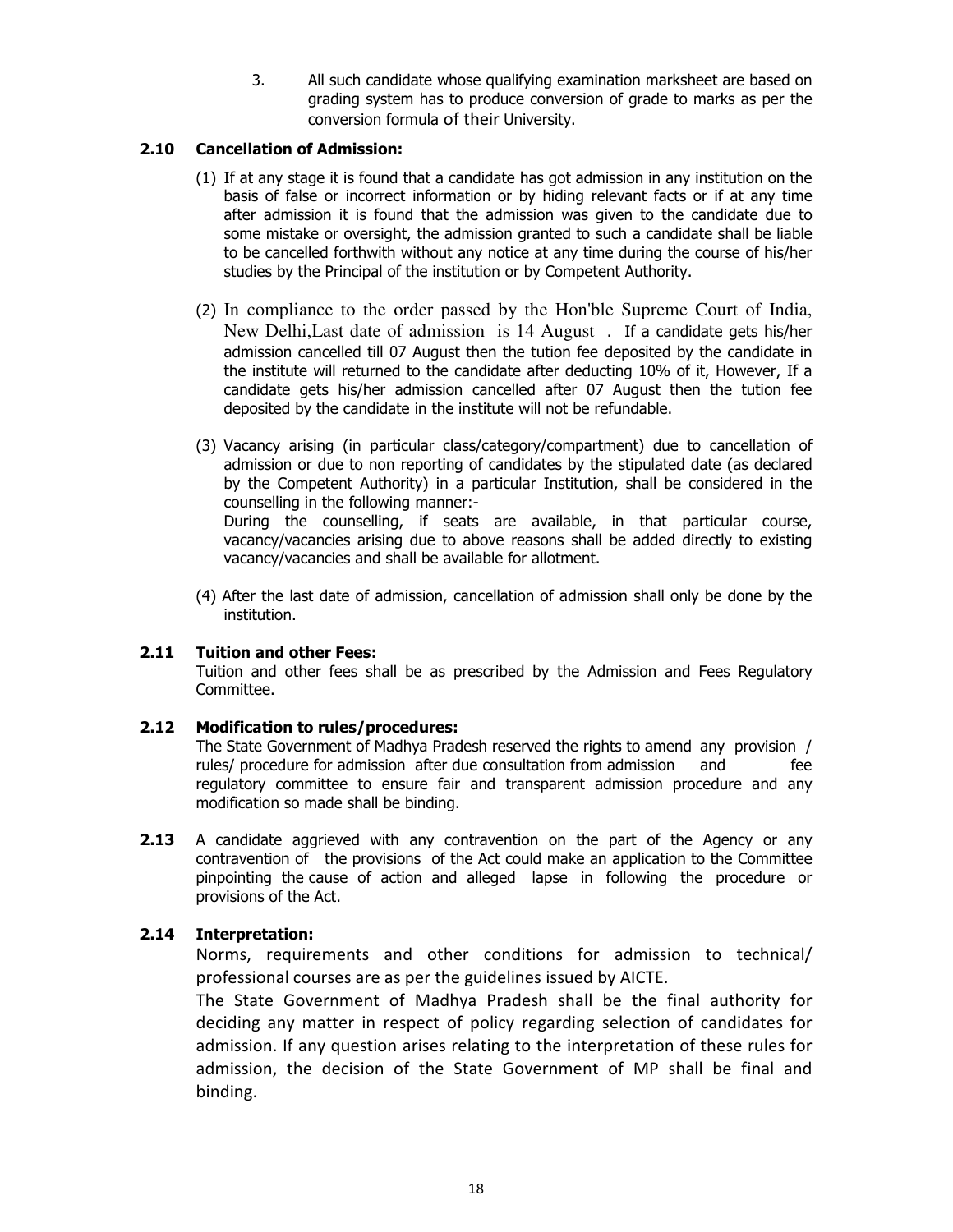#### **2.15 Jurisdiction:**

 In case of any dispute the jurisdiction shall be limited to the courts constituted and situated in State of Madhya Pradesh only.

 A copy of this Rule book shall be available on the website of the Directorate of Technical Education Madhya Pradesh i.e. . **https//dte.mponline.gov.in.**

**----------000---------**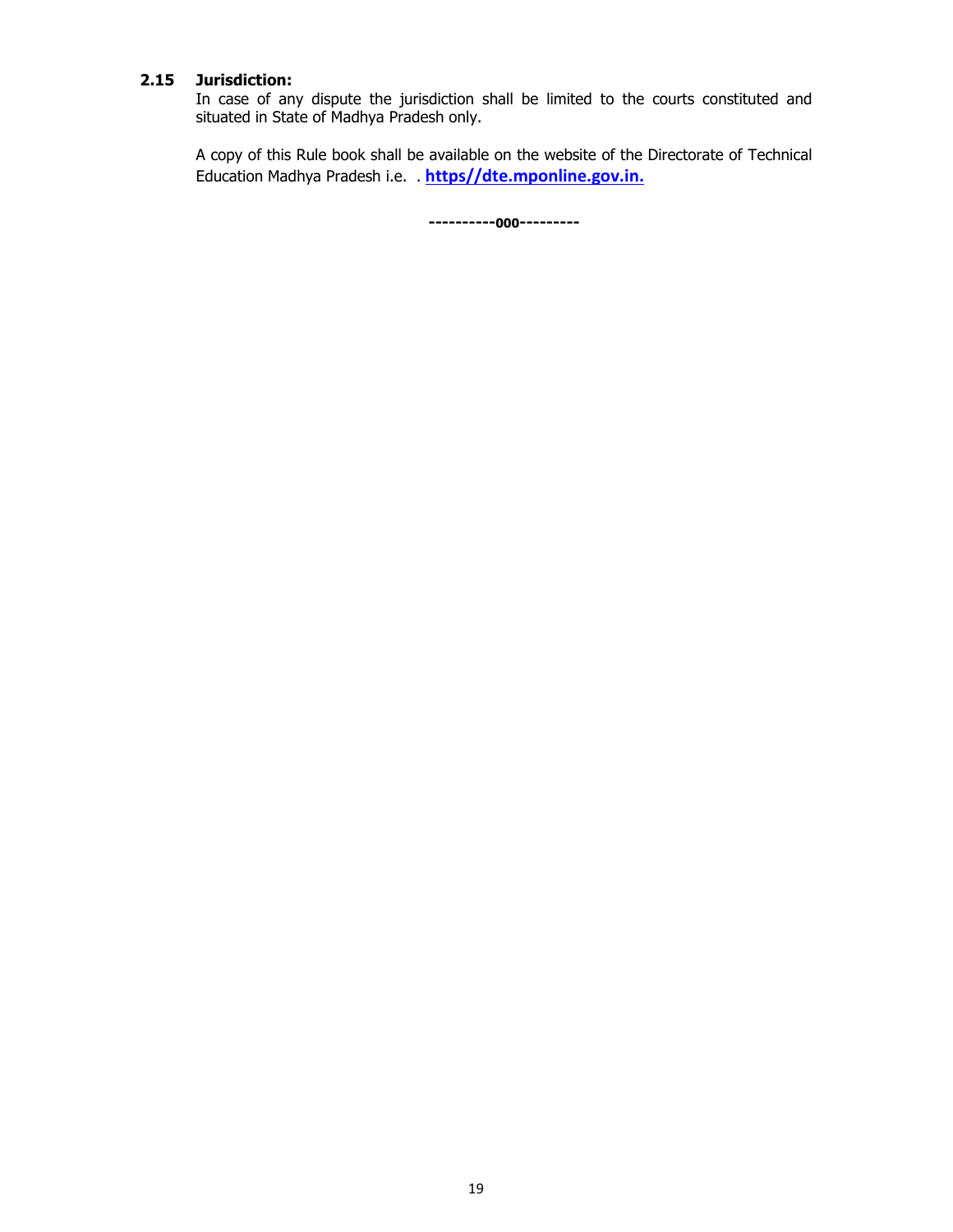### अनुसूचित जाति $\angle$ जनजाति प्रमाण–पत्र कार्यालय, अनुविभागीय अधिकारी (प्रमाणीकरण)

| v                      |   |
|------------------------|---|
|                        | . |
| u∼<br>u H<br>i U I<br> |   |

### स्थायी जाति प्रमाण पत्र

|  | संविधान के अनुच्छेद 341 के अधीन मध्यप्रदेश राज्य के संबंध में अनुसूचित जाति/अनुसूचित जनजाति के रूप में |
|--|--------------------------------------------------------------------------------------------------------|
|  |                                                                                                        |
|  |                                                                                                        |
|  |                                                                                                        |
|  |                                                                                                        |
|  |                                                                                                        |
|  |                                                                                                        |

| दिनांक | हस्ताक्षर                 |
|--------|---------------------------|
| (सील)  | प्रमाणीकरण अधिकारी का नाम |
|        | प्टनाम                    |

- टिप्पणी (1) अनुसूचित जाति का अर्थ है संविधान के अनुच्छेद 341 के अंतर्गत विनिर्दिष्ट मध्यप्रदेश राज्य से संबंधित अनुसूचित जाति तथा अनुसूचित जनजाति का अर्थ है संविधान के अनुच्छेद 342 के अंतर्गत विनिर्दिष्ट मध्यप्रदेश राज्य से संबंधित जानजाति।
	- (2) केवल निम्नलिखित अधिकारियों द्वारा जारी किये गये प्रमाण-पत्र मान्य होंगे। (अ) कलेक्टर / डिप्टी कलेक्टर / एस.डी.ओ.(अनुविभागीय अधिकारी) उपसंभागीय मजिस्ट्रेट / सिटी मजिस्ट्रेट (ब) तहसीलदार  $\sigma(\vec{k})$  परियोजना प्रशासक $\sigma/3$ धिकारी,वृहद $\sigma/4$ स्थम $\sigma/3$ कीकृत आदिवासी विकास परियोजना।

यह प्रमाण पत्र उपरोक्त में से किसी भी एक अधिकारी द्वारा नियत जांच एवं आत्म संतुष्टि के पश्चात ही जारी किया जावे, न कि उम्मीदवार के अभिभावक द्वारा दिये गये शपथ पत्र के आधार पर और न ही स्थानीय निकायों के सदस्यों द्वारा जारी किये गये प्रमाण पत्र के आधार पर।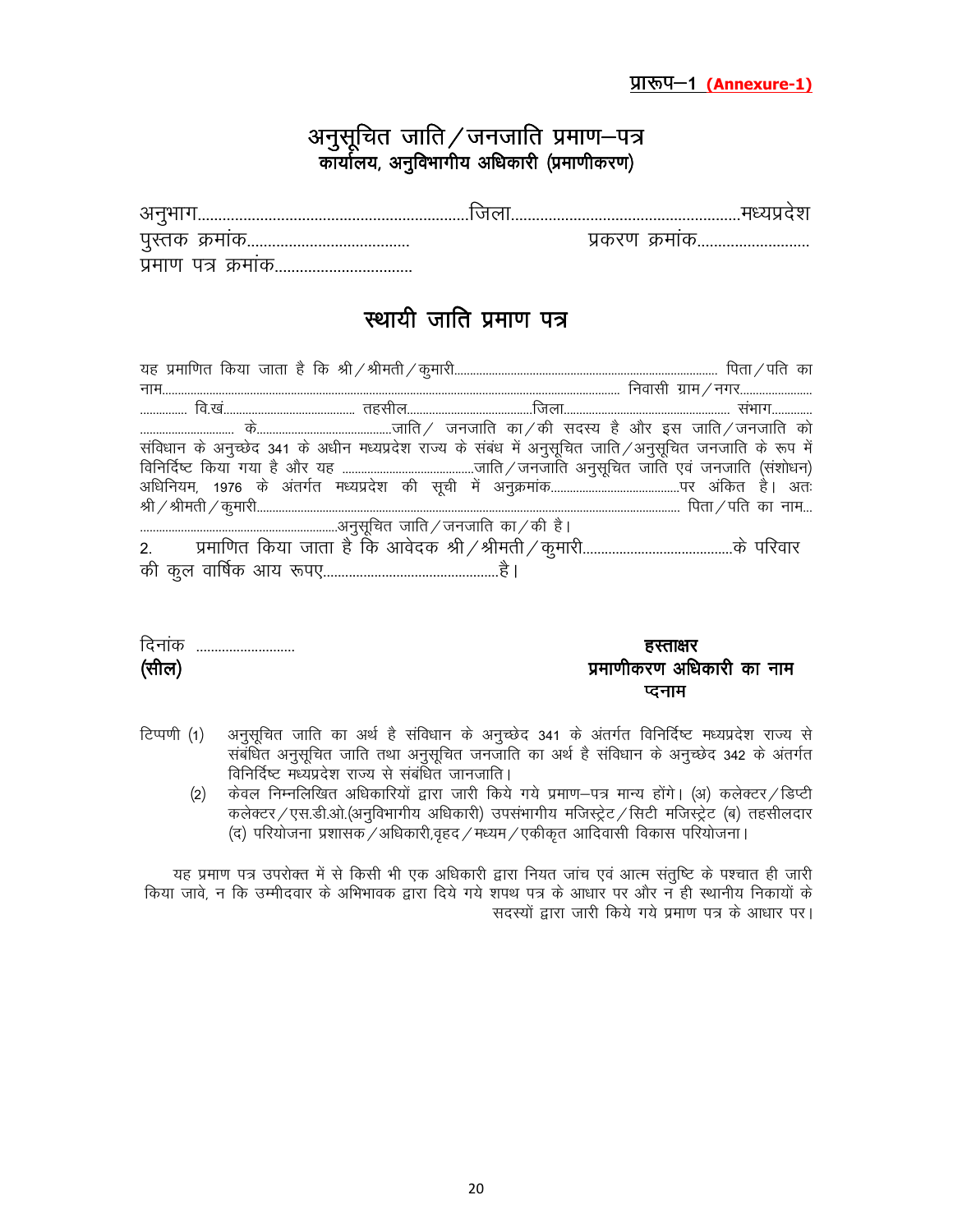मध्यप्रदेश की अन्य पिछड़े वर्ग (क्रीमीलेयर को छोड़कर) श्रेणी के आरक्षित स्थानों पर प्रवेश के लिये प्रस्तुत किये जाने वालेप्रमाण–पत्र

### स्थायी प्रमाण पत्र कार्यालय, अनुविभागीय अधिकारी (प्रमाणीकरण)

| पुरत्तक                  | ັບ. |  |
|--------------------------|-----|--|
| पमाण<br><b>UIN OPHIO</b> |     |  |

### जाति प्रमाण-पत्र

| प्रदेश शासन,आदिम जाति,अनुसूचित जाति एवं पिछड़ा वर्ग कल्याण विभाग की अधिसूचना क्रमांक             |  |                           |
|--------------------------------------------------------------------------------------------------|--|---------------------------|
| एफ 8–5 पच्चीस 4–84, दिनांक 26 दिसंबर, 1984, पिछड़ा वर्ग कल्याण विभाग की अधिसूचना                 |  |                           |
| क्रमांक एफ 23–4–97–चौवन, दिनांक 2 अप्रैल, 1997 तथा इस संदर्भ में समय–समय पर जारी                 |  |                           |
| अधिसूचनाओं द्वारा अधिमान्य किया गया है और सूची के क्रमांक पर अंकित है।                           |  |                           |
|                                                                                                  |  |                           |
|                                                                                                  |  |                           |
|                                                                                                  |  |                           |
| यह भी प्रमाणित किया जाता है कि श्री                                                              |  |                           |
| क्रीमीलेयर (सम्पन्न वर्ग) व्यक्तियों / वर्गो की श्रेणी में नहीं आते हैं, जिसका उल्लेख भारत सरकार |  |                           |
| कार्मिक एवं प्रशिक्षण विभाग के परिशिष्ट क्र 380 / 2 / 22 / 93 स्था. (एस.सी.टी.) दिनांक 08.09.93  |  |                           |
| द्वारा जारी सूची के कालम–3 में तथा मध्य प्रदेश शाासन, सामान्य प्रशासन विभाग के ज्ञाप क्रमांक     |  |                           |
| एफ. 7–26/93/1– आ.प्र., दिनांक 8 मार्च 1994 के साथ संलग्न परिशिष्ट "ई" की अनुसूची के              |  |                           |
| कॉलम (3) में किया गया है।                                                                        |  |                           |
|                                                                                                  |  |                           |
|                                                                                                  |  |                           |
|                                                                                                  |  |                           |
| 3. यह भी प्रमाणित किया जाता है कि वह मध्यप्रदेश राज्य में दिनांक को                              |  |                           |
| प्रवजन कर चुका है।                                                                               |  |                           |
| दिनांक                                                                                           |  |                           |
|                                                                                                  |  |                           |
|                                                                                                  |  | हस्ताक्षर                 |
| (सील)                                                                                            |  | प्रमाणीकरण अधिकारी का नाम |

21

पदनाम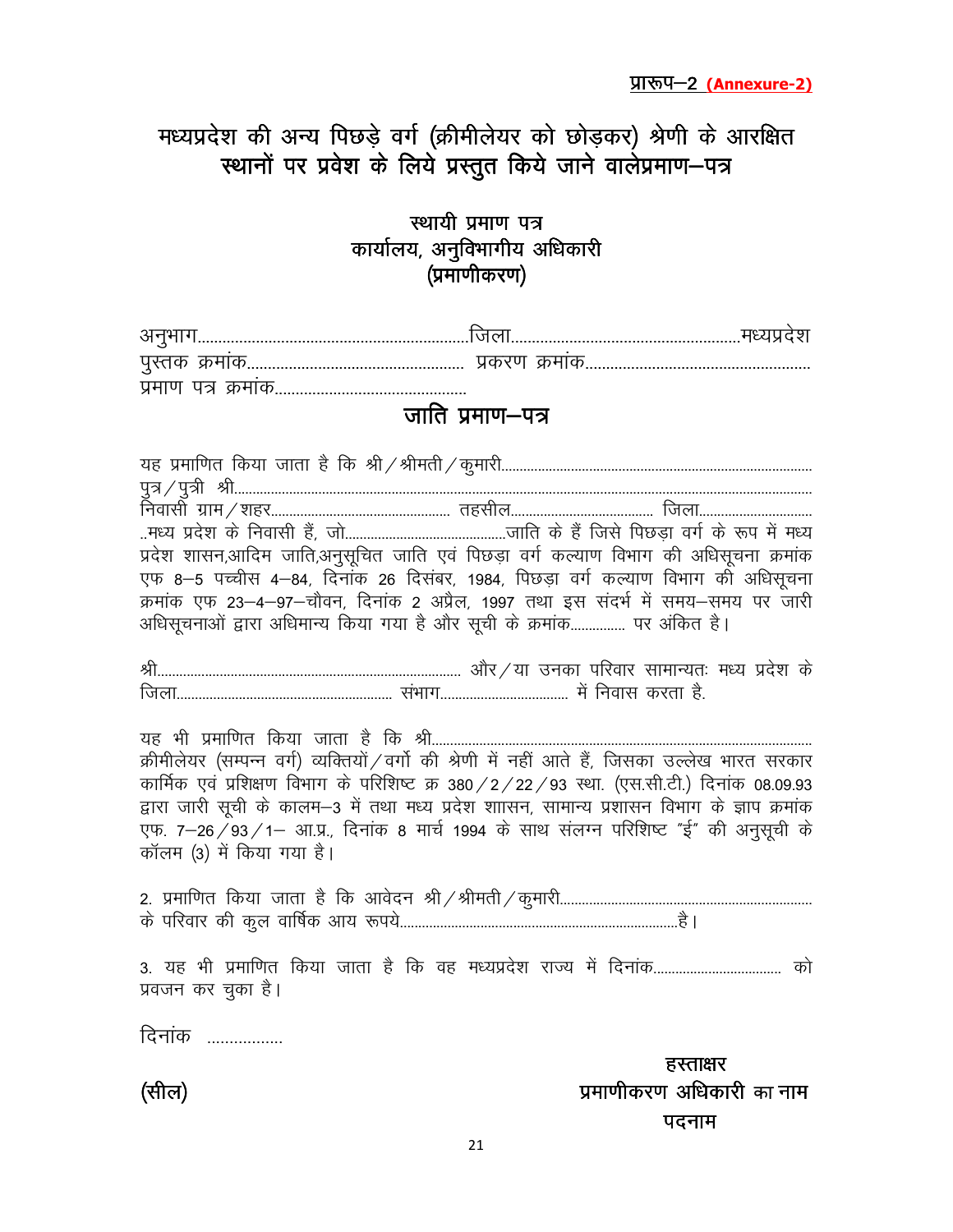(मध्यप्रदेश शासन, सामान्य प्रशासन विभाग, मंत्रालय के परिपत्र क्रमांक सी-3-7-2013-3-एक,  $f$ दिनांक 25/09/2014 को जारी निर्देशानुसार आय बाबत् स्व प्रमाणित घोषणा-पत्र)

|                | <u>प्रारुप-10 (Annexure-3)</u>                                              |
|----------------|-----------------------------------------------------------------------------|
|                | आय बाबत् स्व प्रमाणित घोषणा-पत्र                                            |
|                | (सादे कागज पर)                                                              |
| में            |                                                                             |
|                | वर्ष शपथपूर्वक कथन करता / करती हूँ कि:-                                     |
| 1 <sup>1</sup> |                                                                             |
| 2 <sup>2</sup> |                                                                             |
|                |                                                                             |
|                | होती है।                                                                    |
| 3 <sub>1</sub> |                                                                             |
|                |                                                                             |
| 4.             |                                                                             |
|                | है l                                                                        |
| 5.             | मेरे परिवार निम्नानुसार सदस्य है:-                                          |
|                |                                                                             |
|                | (परिवार से आशय पति / पत्नि / अवयस्क पुत्र / पुत्री / आश्रित माता या पिता से |
|                | है)                                                                         |
| 6.             | मेरे परिवार के उक्त समस्त सदस्यों की कुल वार्षिक आय रुपये                   |
|                |                                                                             |
| 7 <sub>1</sub> | मैंने इस शपथ–पत्र के पूर्व कोई आय प्रमाण–पत्र प्राप्त नहीं किया             |
|                | है / शपथ–पत्र प्रस्तुत नहीं किया है। <b>अथवा</b>                            |
| 8.             | मैंने इस शपथ-पत्र के पूर्व लगभग  समय पूर्व एक आय प्रमाण                     |
|                | का<br>प्राप्त                                                               |
|                | किया / दिया था। मेरी आय अब परिवर्तित हो गई है। अतः परिवर्तित आय राशि        |
|                | वार्षिक का आय शपथ–पत्र प्रस्तुत किया जा रहा है।                             |
|                | (बिन्दु क्रमांक 7 एवं 8 में जो लागू न हो उसे काट दें।)                      |
|                | हस्ताक्षर                                                                   |
|                | सत्यापन                                                                     |

eS a---------------------------------vkRet@ifr Jh-------------------------------vk;q----------------------------o"k Z] fuoklh ------------------------------------------lR;kiu djrk@djrh g w¡ fd 'kiFk&i= dh कण्डिका 1 से 8 तक में उल्लेखित जानकारी मेरे निजी ज्ञान एवं विश्वास के आधार पर सत्य है। इसमें न कोई तथ्य छुपाया गया है और न ही असत्य तथ्य अंकित किया गया है। मुझे यह ज्ञान है कि मेरे द्वारा असत्य या भ्रामक जानकारी देने पर मेरे विरुद्ध आपराधिक / दण्डात्मक कार्यवाही की जा सकेगी। ्<br>साथ ही मुझे प्राप्त समस्त लाभ भी वापिस लिये जायेंगे। सत्यापन आज दिनांक ---------------------------o"k Z ----------------- dk s LFkku------------------------e sa fd;k x;kA

#### हस्ताक्षर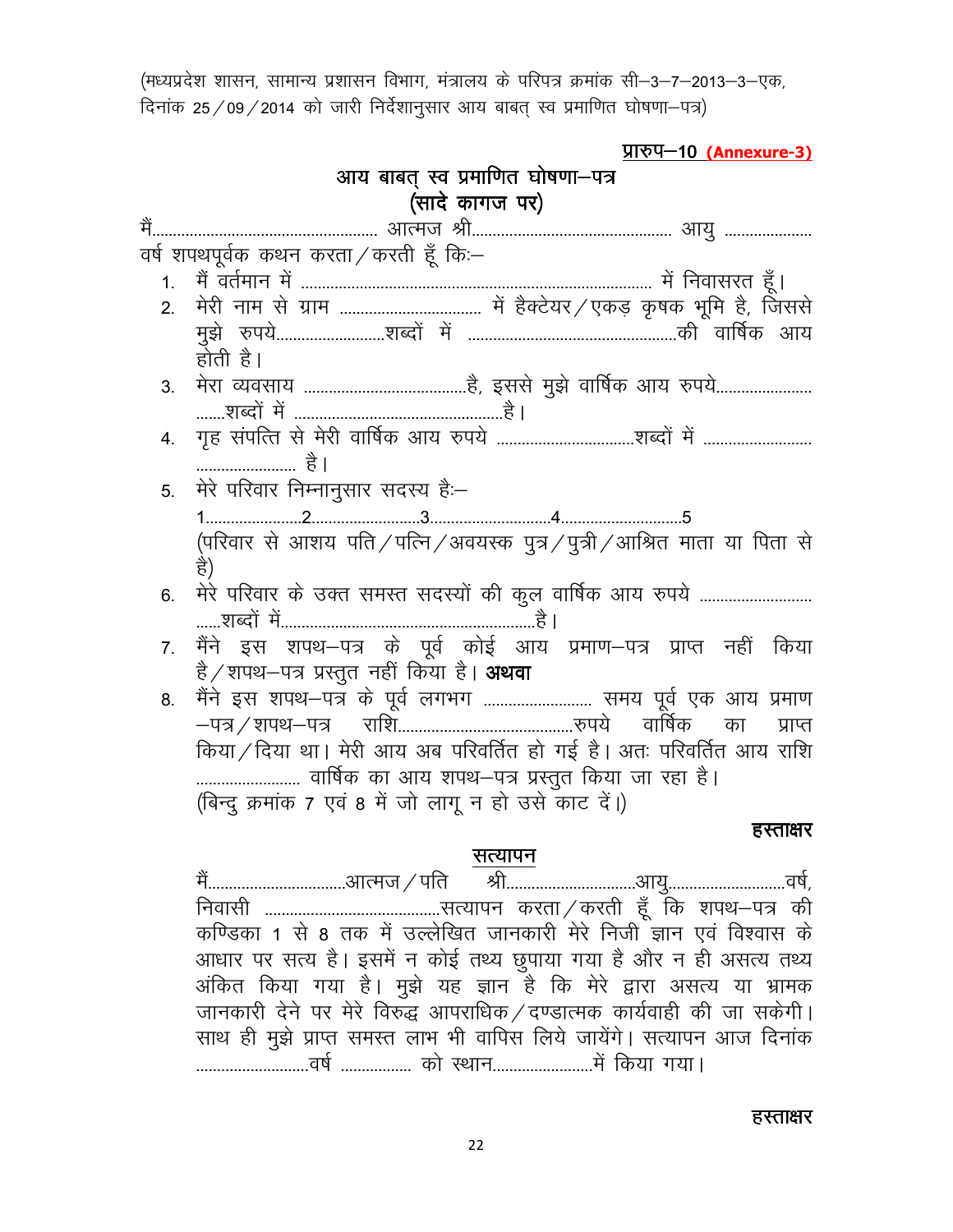## जम्मू एवं कश्मीर राज्य के विस्थापित उम्मीदवार संबंधी प्रमाण-पत्र

Office of the Zonal Officer TO WHOM IT MAY CONCERN

| from this zone. |  |
|-----------------|--|

**Seal of Tehshildar** 

Zonal Officer / Tehshildar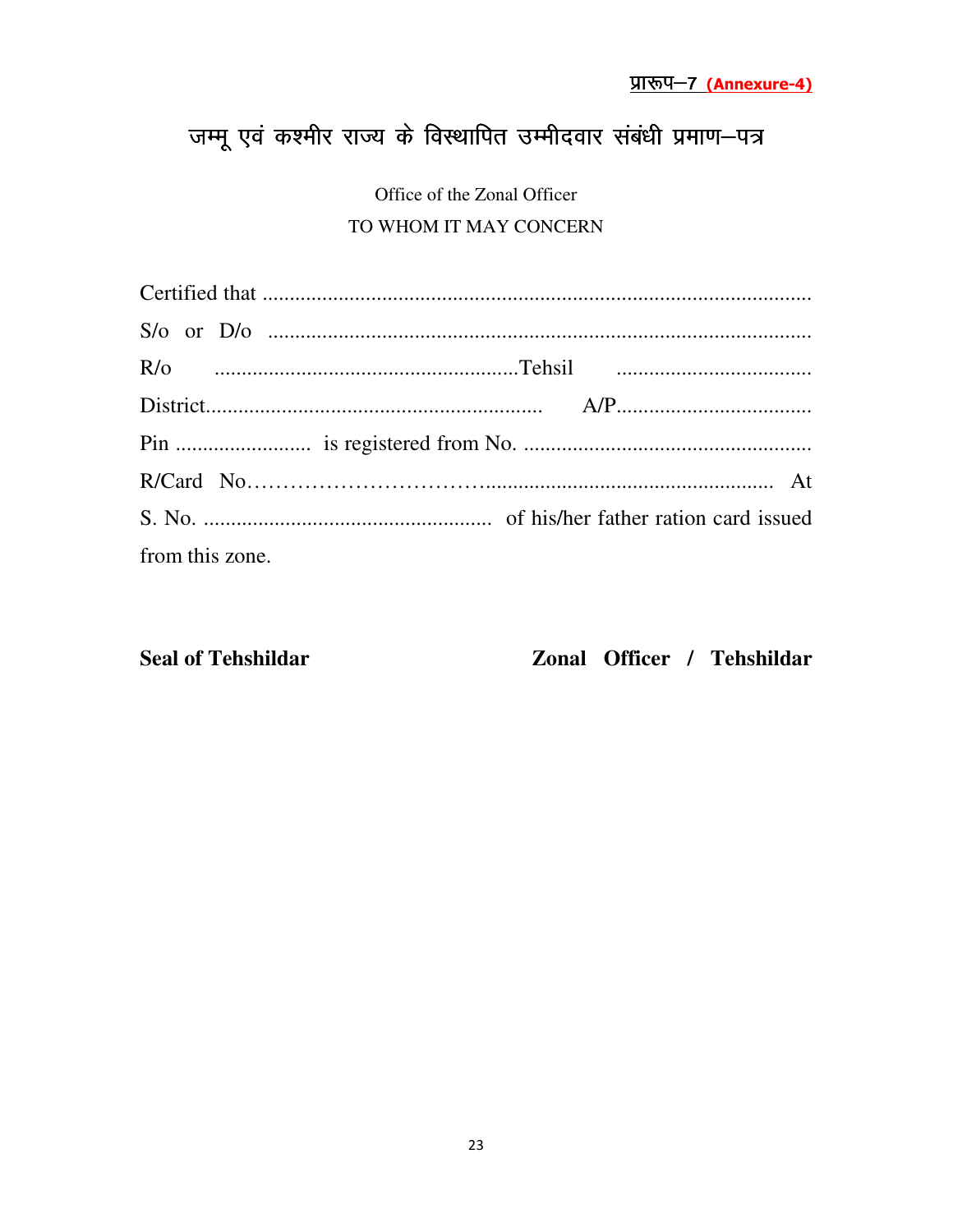### मध्यप्रदेश के अधिकारी  $/$  कर्मचारी जिनकी पदस्थापना आतंकवादी गतिविधियों के नियंत्रण हेतु जम्मू एवं कश्मीर राज्य में की गई का प्रमाण-पत्र

lanHk Z Øek ad ------------------------------ fnuk ad -------------------------

| कश्मीर राज्य के विस्थापित उम्मीदवारों की सीटों के विरूद्ध प्रवेश का उम्मीदवार है ।     |
|----------------------------------------------------------------------------------------|
|                                                                                        |
|                                                                                        |
|                                                                                        |
| कर्मचारी है जिनकी पदस्थापना जम्मू एवं कश्मीर राज्य में आतंकवादी गतिविधियों के नियंत्रण |

g srq fnuk ad ------------------------------ l s fnuk ad ------------------------------ rd --------------------------------------------------------- ... (स्थान का नाम) में रही है ।

| स्था<br><br>             |   |
|--------------------------|---|
| $\sim$ $\cdot$<br>।५<br> | . |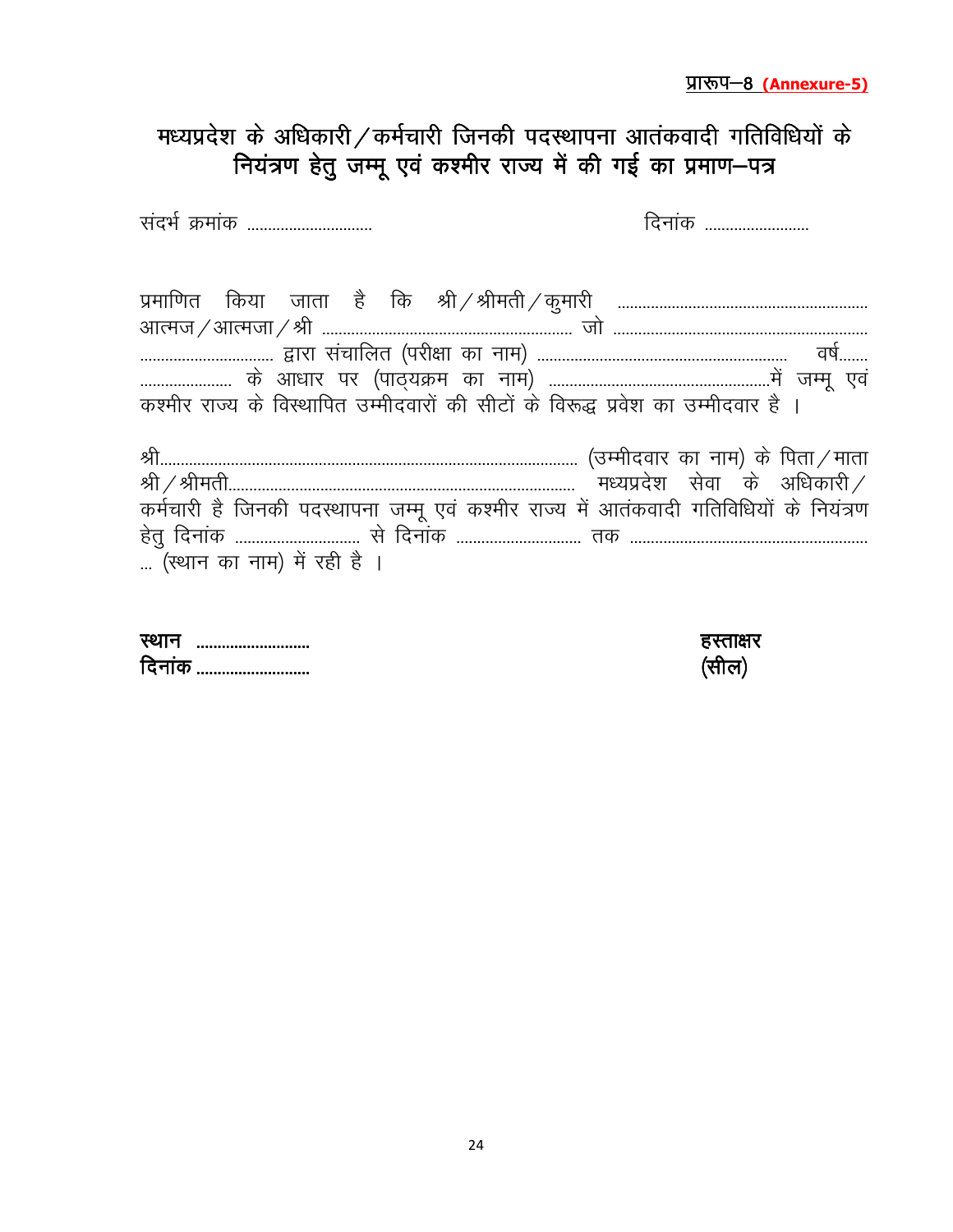| स्थानीय निवासी संबंधी आवश्यकता हेतु प्रमाण–पत्र |  |
|-------------------------------------------------|--|
|-------------------------------------------------|--|

|                                                                                  | कार्यालय नायब तहसीलदार $\angle$ तहसीलदार                                                                   |               |
|----------------------------------------------------------------------------------|------------------------------------------------------------------------------------------------------------|---------------|
|                                                                                  |                                                                                                            |               |
| प्र.क्र                                                                          |                                                                                                            | दिनांक        |
|                                                                                  | स्थानीय निवासी प्रमाण पत्र                                                                                 |               |
|                                                                                  | यहा आवेदक का<br>पासपोट साईज का<br>फोटो लगाया जाये जो<br>प्राधिकृत अधिकारी<br>द्वारा सत्यापित<br>किया जायें |               |
|                                                                                  |                                                                                                            |               |
|                                                                                  |                                                                                                            |               |
|                                                                                  |                                                                                                            | (मध्यप्रदेश). |
| राज्य शासन द्वारा मध्यप्रदेश के स्थानीय निवास प्रमाण–पत्र जारी किये जाने के लिये |                                                                                                            |               |
|                                                                                  |                                                                                                            |               |
| की पूर्ति करने फलस्वरूप मध्यप्रदेश के स्थानीय निवासी है।                         |                                                                                                            |               |

2.\* प्रमाणित किया जाता है कि मध्यप्रदेश शासन, सामान्य प्रशासन विभाग के ज्ञापन क्रमांक.... --------------------------fnu akd ---------------------------------d s v/khu vkonsd }kjk fn;s fooj.k vuqlkj dh पत्नी / अवयस्क बच्चे जिनका विवरण नीचे वर्णित है, मध्यप्रदेश के स्थानीय निवासी हैं:–

टीपः यह प्रमाण पत्र जाति निर्धारण के लिये जारी किये जाने वाले जाति प्रमाण पत्र की जांच में साक्ष्य हेतु विचारार्थ ग्राहय नही होगा। (आवदेक द्वारा प्रस्तुत शपथ–पत्र के आधार पर जारी)

| ह.तहसील $\angle$ नायब तहसीलदार |  |
|--------------------------------|--|
|                                |  |
|                                |  |

 $*$ लागू न होने पर काट दें।

• ..<br>• यह प्रमाण पत्र यदि डिजिटल हस्ताक्षर युक्त है तो उसे भी मान्य किया जावेंगा।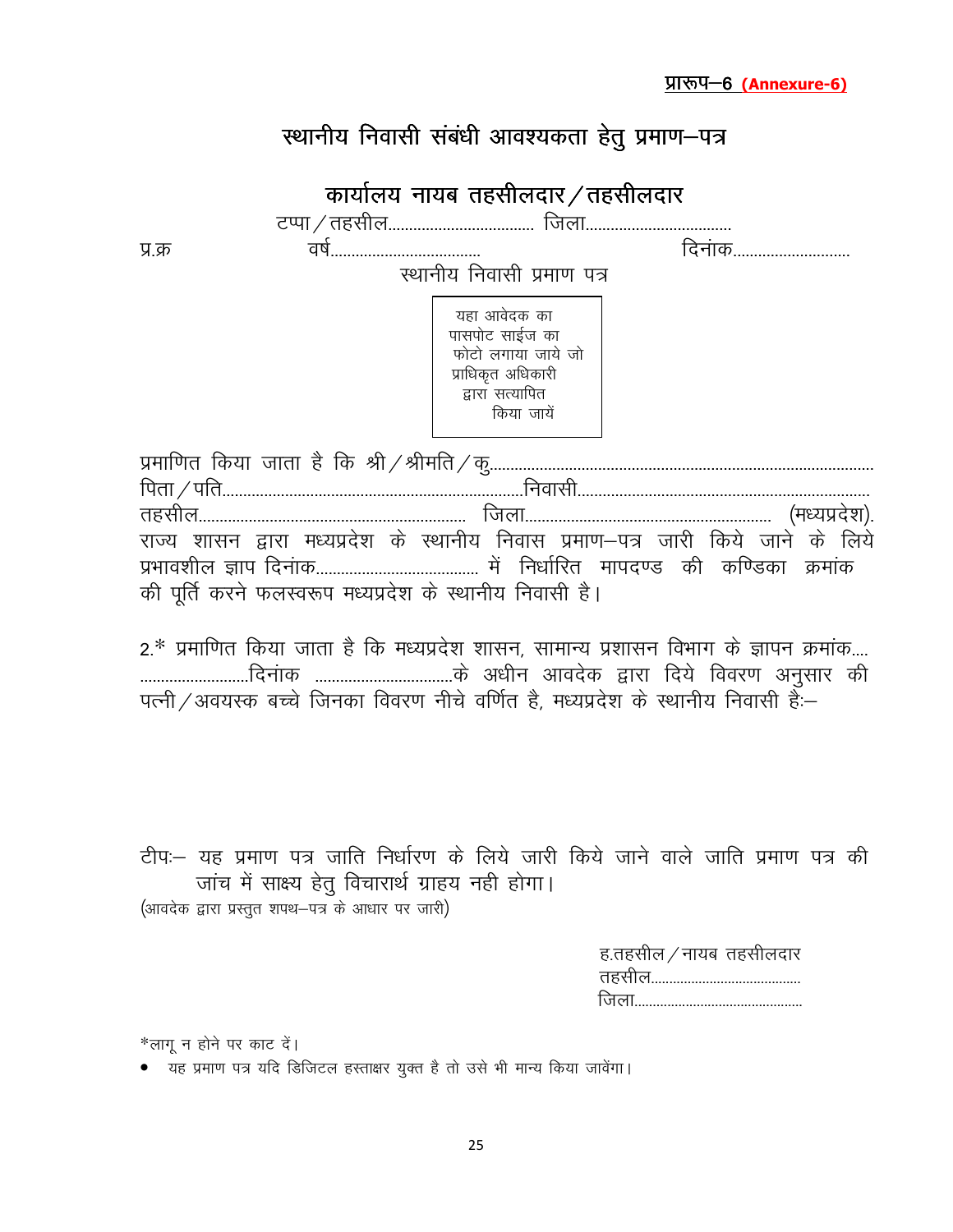(मध्यप्रदेश शासन, सामान्य प्रशासन विभाग, मंत्रालय के परिपत्र क्रमांक सी–3–7–2013–3–एक, दिनांक 25 $\,$  09 $\,$  2014 को जारी निर्देशानुसार स्थानीय निवासी प्रमाण पत्र संबंधी स्थानीय निवासी हेतु स्व प्रमाणित घोषणा—पत्र)

<u>प्रारूप-6 (अ) (Annexure-7)</u>

|    | स्थानीय निवासी हेतु<br>स्व प्रमाणित घोषणा—पत्र<br>(अस्टाम्पित कागज पर)                                                                                                                                                                                         | फोटो<br>स्व प्रमाणित |
|----|----------------------------------------------------------------------------------------------------------------------------------------------------------------------------------------------------------------------------------------------------------------|----------------------|
|    | वर्ष शपथपूर्वक कथन करता ⁄ करती हूँ कि:–<br>में निवासरत हूँ।                                                                                                                                                                                                    |                      |
| 2. | वर्ष है।                                                                                                                                                                                                                                                       |                      |
|    | 3.   मेरे अवयस्क पुत्र/पुत्री–                                                                                                                                                                                                                                 |                      |
|    | 4. (यहाँ मध्यप्रदेश शासन के ज्ञापन क्रमांक सी-3-7-2013-3-एक, दिनांक 25<br>सितम्बर 2014 वर्णित निर्देश के अन्तर्गत आवेदक पात्रता की निम्न में से<br>जिन-जिन श्रेणियों में आता है उनका विवरण अंकित करें)<br>1. मैं, मध्यप्रदेश के मकान नंबर मोहल्ला ग्राम<br>हूँ |                      |
|    | 2.<br>(आवेदक मध्यप्रदेश में कम से कम 10 वर्ष निरन्तर निवासरत हो। यदि 10<br>वर्ष की अवधि में एक से अधिक स्थानों पर निवासरत रहे तो कब से कब<br>तक कहाँ–कहाँ निवासरत रहे इसका पूर्ण विवरण अंकित किया जाये)                                                        |                      |
|    | मैं राज्य शासन की सेवा में वर्तमान में पद का नाम  कार्यालय का<br>3.<br>नाम विभाग का नाम  के पद पर पदस्थ हूँ /से<br>सेवानिवृत्त हुआ हूँ।                                                                                                                        |                      |
|    | मैं मध्यप्रदेश शासन के अन्तर्गत स्थापितनामक<br>4.<br>कार्यालय में सेवारत / सेवानिवृत्त कर्मचारी हूँ ।<br>(कार्यरत/सेवानिवृत्त पद के नाम के साथ कार्यरत कार्यालय/जिस<br>कार्यालय से सेवानिवृत्त हुए उसका पूर्ण विवरण दें।                                       |                      |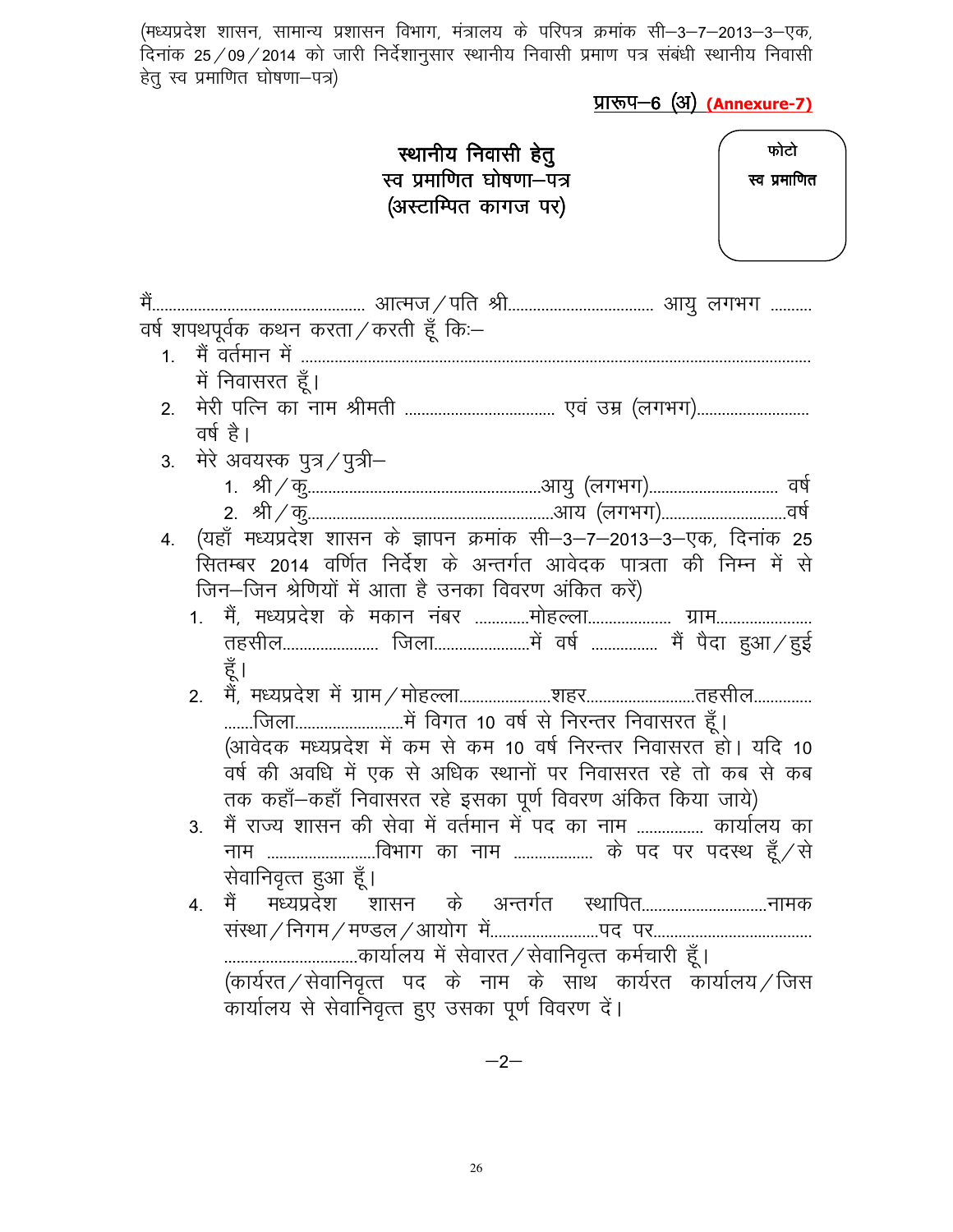| 5. मैं केन्द्र शासन के  विभाग में  के पद पर                              |
|--------------------------------------------------------------------------|
| कार्यालय तहसील जिला के पद                                                |
| पद 10 वर्ष से पदस्थ होकर कार्यरत हूँ।                                    |
| (कार्यरत पद का नाम एवं कार्यालय का विवरण तथा पता)                        |
|                                                                          |
| 6.  मैं अखिल भारतीय सेवाओं के मध्यप्रदेश राज्य को आवंटित (आवंटन वर्ष     |
|                                                                          |
|                                                                          |
| हूँ ।                                                                    |
| (कार्यरत / सेवानिवृत्त कार्यालय का पूर्ण विवरण कार्यरत पद का नाम)        |
|                                                                          |
| राष्ट्रपति / महामहिम राज्यपाल द्वारा नियुक्त हूँ।                        |
| (पद, कार्यालय का पूर्ण विवरण दिया जाये)                                  |
| 8. मैं भतपर्व सैनिक हँ तथा मैंने मध्यप्रदेश में 5 वर्षों तक (अवधि) निवास |

8. मैं भूतपूर्व सैनिक हूँ तथा मैंने मध्यप्रदेश में 5 वर्षों तक (अवधि..................) निवास किया है ⁄ अथवा मेरे परिजन मध्यप्रदेश में पहले से ही निवासरत हैं। (इसकी पुष्टि हेतु सैनिक कल्याण संचालनालय का प्रमाण-पत्र संलग्ल करें)।

हस्ताक्षर

#### सत्यापन

eS a---------------------------------------vkRet@ifr Jh---------------------------------vk;q------------------------------------ o"k Z fuoklh ------------------------------------------------ lR;kiu djrk@djrh g w¡ fd ?kks"k.kk&i= dh कण्डिका 1/2/3/4/5/6/7/8 में उल्लेखित जानकारी मेरे निजी ज्ञान एवं विश्वास के आधार पर सत्य है। इसमें न कोई सारवान तथ्य छुपाया गया है और न ही असत्य तथ्य अंकित किया गया है। मुझे यह ज्ञान है कि मेरे द्वारा असत्य या भ्रामक जानकारी देने पर मेरे विरुद्ध आपराधिक/दण्डात्मक कार्यवाही की जा सकेगी। साथ ही मुझे प्राप्त समस्त लाभ भी वापिस लिये जायेंगे।

lR;kiu vkt fnuk ad --------------------------------------o"k Z ------------------------------- dk s LFkku---------------------- ------------- e sa fd;k x;kA

हस्ताक्षर

(जो लागू हो केवल उसी का उल्लेख घोषणा -पत्र में किया जाये)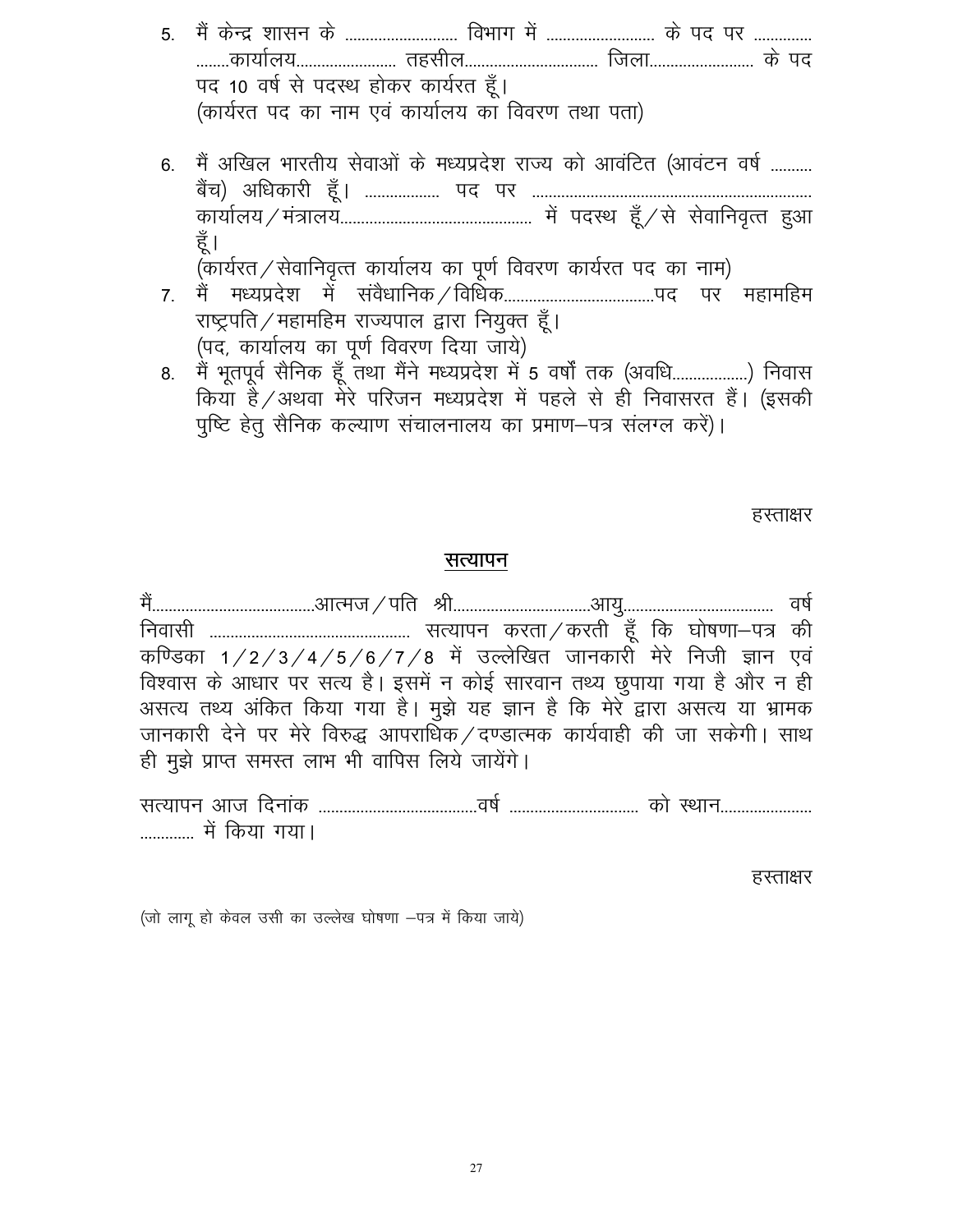#### (सामान्य प्रशासन विभाग का ज्ञापन क्रमांक एफ 07-11/2019/आ.प्र./एक, दिनांक 02 जुलाई 2019 का **संलग्नक**) प्रारूप-11 (**Annexure-8**)

#### **म( य देश शासन**

| आर्थिक रूप से कमजोर वर्ग के सदस्य द्वारा प्रस्तुत किया जाने वाला आय एवं परिसम्पत्ति प्रमाण-पत्र |         |
|-------------------------------------------------------------------------------------------------|---------|
| प्रमाण-पत्र संख्या                                                                              | दिनांक- |

वित्तीय वर्ष .............................के लिए मान्य

|          | पिन कोड  के स्थायी निवासी है, जिनका फोटोग्राफ नीचे अभिप्रमाणित है, आर्थिक रूप से                   |  |
|----------|----------------------------------------------------------------------------------------------------|--|
|          | कमजोर वर्ग के सदस्य है, क्योंकि वित्तीय वर्ष  में इनके परिवार की कुल वार्षिक आय 08                 |  |
|          | लाख (आठ लाख रूपये मात्र) से कम है। इनके परिवार के स्वामित्व में निम्नलिखित में से कोई भी परिसम्पति |  |
| नही है:- |                                                                                                    |  |

- I. जिसके पास 5 एकड़ या उससे अधिक भूमि हो (जिसके खसरे में तीन साल से लगातार उसर, पथरीली, बीहड़ भूमि अंकित हो, वह भूमि में शामिल नहीं होगी) ।
- II. जिसके पास 1200 वर्गफुट से अधिक का आवासीय मकान/फ्लैट नगर निगम क्षेत्र में स्थित हो।
- III. जिसके पास नगर पालिका क्षेत्र में 1500 वर्गफुट से अधिक का आवासीय मकान/फ्लैट हो।
- IV. नगर परिषद क्षेत्र में जिसके पास 1800 वर्गफुट से ज्यादा का आवासीय मकान/फ्लैट हो ।

 4ी 4ीमतीकु मारी जा'त के सदस्य है जो अनुसूचित जाति अनुसूचित जनजाति तथा अन्य पिछड़े वर्गों के रूप में अधिसूचित नही है।

| हस्ताक्षर(कार्यालय का मुहर सहित) |
|----------------------------------|
|                                  |
|                                  |
| अनुविभागीय अधिकारी /तहसीलदार     |

आवेदक का पासपोट साईज का

अभिप्रमाणित फोटोग्राफ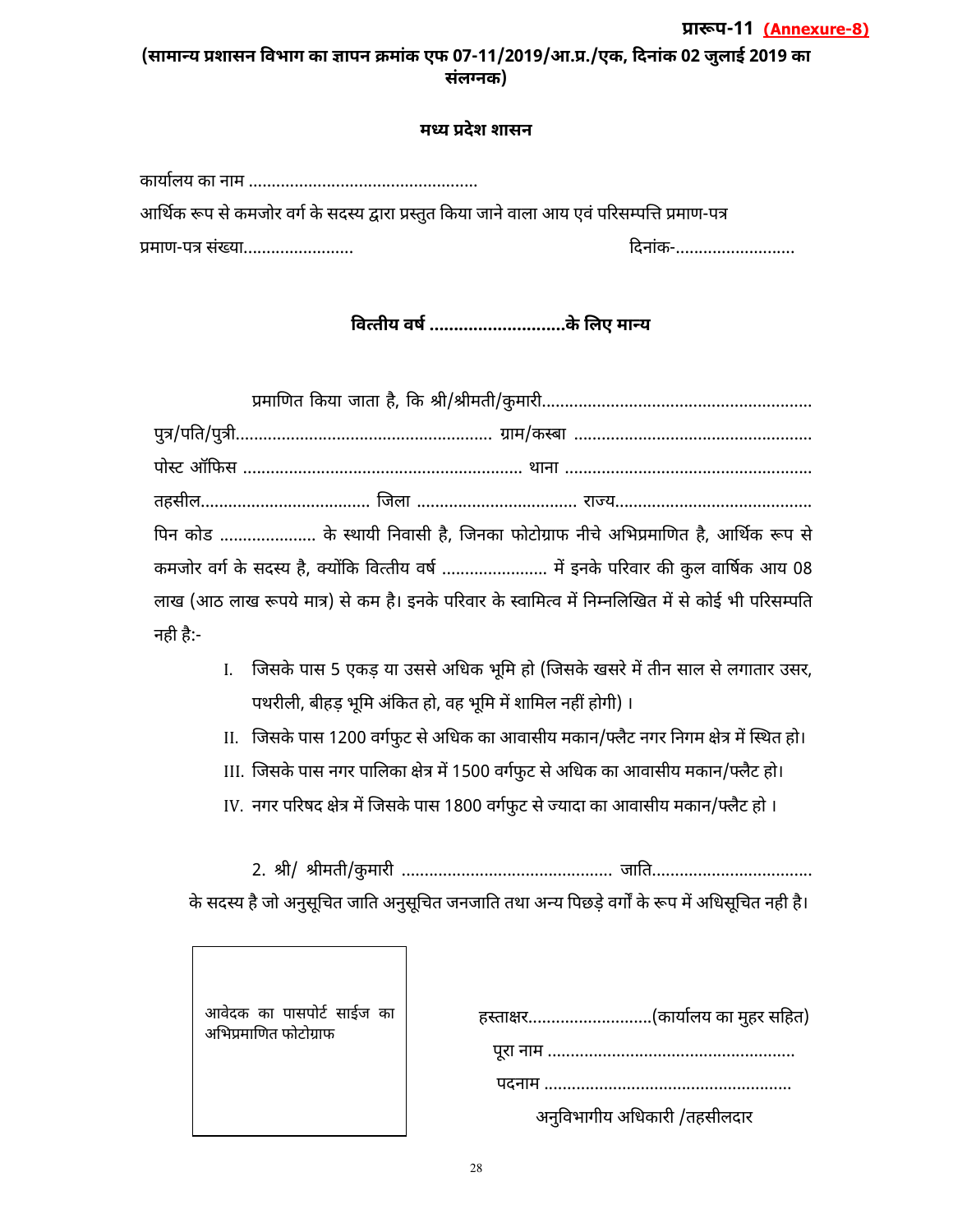### **DIRECTORATE OF TECHNICAL EDUCATION, MADHYA PRADESH M.B.A.(FULL TIME) COURSE TENTATIVE LIST OF INSTITUTES AND INTAKE 2021-22**

| <b>S. No.</b>     | <b>Institute Name</b>                                                                                                | <b>Branch</b>                             | <b>Intake</b> |
|-------------------|----------------------------------------------------------------------------------------------------------------------|-------------------------------------------|---------------|
| <b>GOVERNMENT</b> |                                                                                                                      |                                           |               |
| $\mathbf{1}$      | Shri Atal Bihari Vajpayee Government Arts and Commerce College, Indore                                               | <b>MBA</b>                                | 60            |
|                   | <b>GOVERNMENT AIDED</b>                                                                                              |                                           |               |
| $\mathbf{1}$      | Madhav Institute of Technology and Science (MITS), Gwalior                                                           | <b>MBA</b>                                | 60            |
| $\overline{2}$    | Samrat Ashok Technological Institute, Vidisha                                                                        | <b>MBA</b>                                | 60            |
| 3                 | Shri G.S. Institute of Technology and Science, Indore (M.P.)                                                         | <b>MBA</b>                                | 60            |
|                   | <b>UNIVERSITY OWNED</b>                                                                                              |                                           |               |
| $\mathbf{1}$      | CRIM, UTD, Barkatullah University, Bhopal                                                                            | <b>MBA</b>                                | 60            |
| $\overline{2}$    | Department of Business Administration, APSVV, Rewa                                                                   | <b>MBA</b>                                | 60            |
| 3                 | Faculty of Rural Development and Business Administration, Mahatma<br>Gandhi Chitrakoot University, Chitrakoot, Satna | <b>MBA</b>                                | 60            |
| 4                 | Institute of Management Studies, DAVV, Indore                                                                        | <b>MBA</b>                                | 120           |
| 5                 | International Institute of Professional Studies, DAVV, Indore                                                        | <b>MBA</b>                                | 60            |
| 6                 | PT. Jawahrlal Nehru Institute of Business Management, Vikram University,<br>Ujjain                                   | <b>MBA</b>                                | 60            |
| $\overline{7}$    | School of Applied Management, RGPV, Bhopal                                                                           | <b>MBA</b>                                | 60            |
| 8                 | School Studies in Commerce and Management, JVV, Gwalior                                                              | <b>MBA</b>                                | 60            |
| 9                 | University Institute of Management, R. D. V. V., Jabalpur                                                            | <b>MBA</b>                                | 60            |
| <b>PRIVATE</b>    |                                                                                                                      |                                           |               |
|                   |                                                                                                                      |                                           |               |
| $\mathbf{1}$      | Abhilasha College of Management, Bhopal                                                                              | <b>MBA</b>                                | 180           |
| $\overline{2}$    | Academy of Management, Awadhpuri, Bhopal                                                                             | <b>MBA</b>                                | 360           |
| 3                 | Acropolis Faculty of Management And Research, Indore                                                                 | <b>MBA</b>                                | 300           |
| $\overline{4}$    | Acropolis Institute of Technology And Research, Indore                                                               | <b>MBA</b>                                | 60            |
| 5                 | Acropolis Technical Campus, Indore                                                                                   | <b>MBA</b>                                | 180           |
| 6                 | Aditya College of Technology And Science, Satna                                                                      | <b>MBA</b>                                | 45            |
| $\overline{7}$    | Akhil Bharti College of Management, Bhopal                                                                           | <b>MBA</b>                                | 180           |
| 8                 | All Saints College of Engineering, Bhopal                                                                            | <b>MBA</b>                                | 60            |
| 9                 | Alpine Institute of Technology, Ujjain                                                                               | <b>MBA</b>                                | 60            |
| 10                | Anand Institute of Management, Bhopal                                                                                | <b>MBA</b><br>MBA (GENERAL<br>MANAGEMENT) | 120<br>180    |
| 11                | Apex Institute of Management And Research, Indore                                                                    | <b>MBA</b>                                | 240           |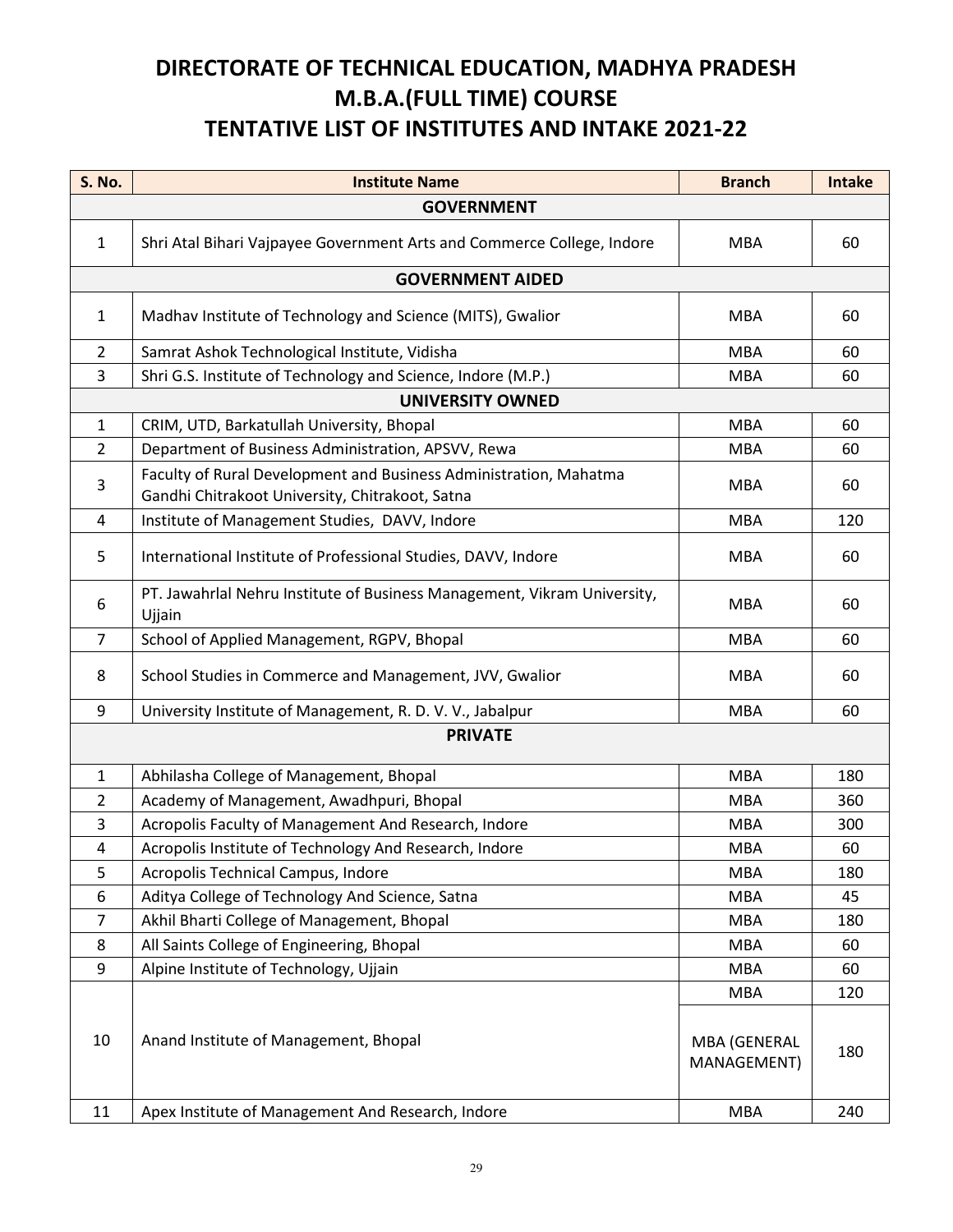|    |                                                                                     | Marketing<br>Management                 | 60  |
|----|-------------------------------------------------------------------------------------|-----------------------------------------|-----|
| 12 | Arihant Institute of Management And Technology, Indore                              | Master in<br>Hospital<br>Administration | 60  |
|    |                                                                                     | <b>MBA</b>                              | 180 |
| 13 | Astral Institute of Technology And Research, Indore                                 | <b>MBA</b>                              | 240 |
| 14 | Babulal Tarabai Institute of Research And Technology, Sagar                         | <b>MBA</b>                              | 120 |
| 15 | Bansal Institute of Research And Technology, Bhopal                                 | <b>MBA</b>                              | 60  |
| 16 | Bansal Institute of Science And Technology, Bhopal                                  | <b>MBA</b>                              | 60  |
| 17 | Bhartiya Vidhya Mandir College of Management Education, Gwalior                     | <b>MBA</b>                              | 180 |
| 18 | Bhopal Institute of Technology And Management MBA, Bhopal                           | <b>MBA</b>                              | 180 |
| 19 | BM College of Management And Research, Indore                                       | <b>MBA</b>                              | 240 |
| 20 | BM College of Technology, Indore                                                    | <b>MBA</b>                              | 60  |
| 21 | Career College of Management, Bhopal                                                | <b>MBA</b>                              | 54  |
| 22 | CH. Institute of Management And Commerce, Indore                                    | <b>MBA</b>                              | 180 |
| 23 |                                                                                     | Financial<br>Administration             | 60  |
|    | Chameli Devi Group of Institutions, Indore                                          |                                         |     |
|    |                                                                                     | Marketing<br>Management                 | 60  |
|    |                                                                                     | <b>MBA</b>                              | 180 |
| 24 | Corporate Institute of Management, Bhopal                                           | <b>MBA</b>                              | 180 |
| 25 | Divine International Group of Institutions, Gwalior                                 | <b>MBA</b>                              | 120 |
| 26 | Duke College of Management, Bhopal                                                  | <b>MBA</b>                              | 120 |
| 27 | Eurasian Institute of Management, Bhopal                                            | <b>MBA</b>                              | 180 |
| 28 | Girdhar Siksha Evam Samaj Kalyan Samiti Group of Institutions, Mandideep,<br>Raisen | <b>MBA</b>                              | 180 |
| 29 | Global Nature Care Sangathan'S Group of Institutions, Jabalpur                      | <b>MBA</b>                              | 180 |
| 30 | Govindram Seksaria Institute of Management And Research, Indore                     | <b>MBA</b>                              | 120 |
| 31 | Gyan Ganga College of Technology, Jabalpur                                          | <b>MBA</b>                              | 120 |
| 32 | Gyan Ganga Institute of Technology And Science, Jabalpur                            | <b>MBA</b>                              | 120 |
| 33 | Gyanodaya Institute of Management And Technology Neemuch                            | <b>MBA</b>                              | 120 |
| 34 | Gyanveer Institute of Management And Science, Sagar                                 | <b>MBA</b>                              | 60  |
| 35 | IASSCOM Fortune Institute of Technology, Bhopal                                     | <b>MBA</b>                              | 180 |
| 36 | Idyllic Institute of Management, Indore                                             | <b>MBA</b>                              | 180 |
| 37 | IES College of Technology, Bhopal                                                   | <b>MBA</b>                              | 180 |
| 38 | Indira Priyadarshini College of Management, Bhopal                                  | <b>MBA</b>                              | 60  |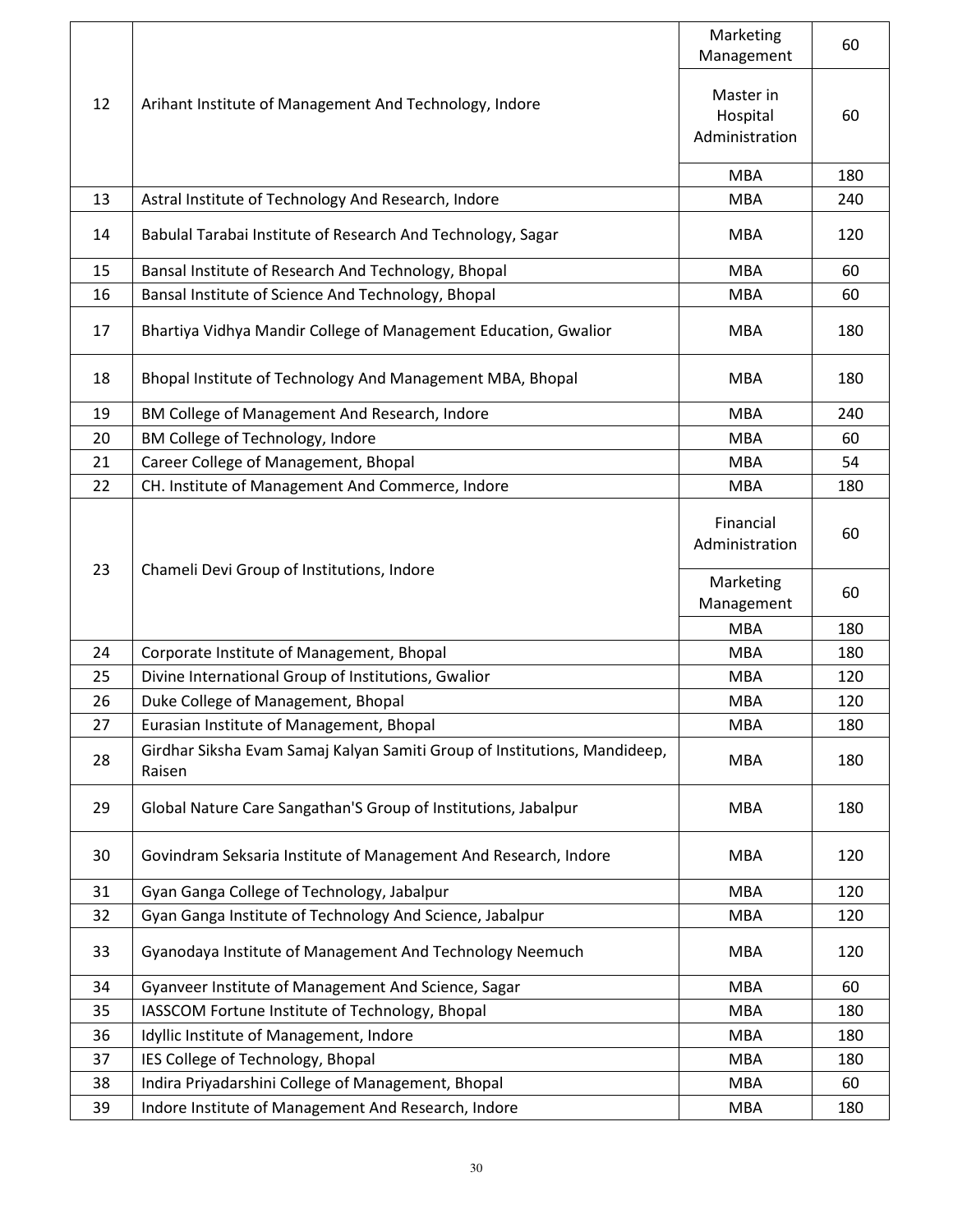| 40 | Indra Institute of Management Studies, Dewas                                                      | MBA (GENERAL)                           | 120 |
|----|---------------------------------------------------------------------------------------------------|-----------------------------------------|-----|
| 41 | Infinity Management And Engineering College, Sagar                                                | <b>MBA</b>                              | 60  |
| 42 | Institute of Professional Education And Research (IPER), Bhopal                                   | <b>MBA</b>                              | 300 |
| 43 | Institute of Professional Education And Research (PGDM), Bhopal                                   | <b>MBA</b>                              | 60  |
|    | IPS Academy Institute of Business Management And Research Sanwer                                  | Financial<br>Administration             | 60  |
| 44 | Campus, Indore                                                                                    | Marketing<br>Management                 | 60  |
|    |                                                                                                   | <b>MBA</b>                              | 180 |
|    |                                                                                                   | <b>Business</b><br>Economics            | 60  |
|    |                                                                                                   | Financial<br>Administration             | 60  |
| 45 | IPS Academy, Institute of Business Management And Research, Indore                                | International<br><b>Business</b>        | 60  |
|    |                                                                                                   | Marketing<br>Management                 | 60  |
|    |                                                                                                   | <b>MBA</b>                              | 420 |
| 46 | IPS College of Technology And Management, Gwalior                                                 | <b>MBA</b>                              | 60  |
| 47 | ITM Group of Institutions (Institute of Technology And Management)<br>(Technical Campus), Gwalior | <b>MBA</b>                              | 60  |
| 48 | Jai Narain College of Technology, Bhopal                                                          | <b>MBA</b>                              | 180 |
| 49 | Jain College, Gwalior                                                                             | <b>MBA</b>                              | 120 |
| 50 | Jawaharlal Nehru College of Technology, Rewa                                                      | <b>MBA</b>                              | 90  |
| 51 | Kailash Narayan Patidar College of Science And Technology, Bhopal                                 | <b>MBA</b>                              | 180 |
| 52 | Lakshmi Narain College of Management, Gwalior                                                     | <b>MBA</b>                              | 60  |
| 53 | Lakshmi Narain College of Technology, Bhopal                                                      | <b>MBA</b>                              | 180 |
| 54 | Lakshmi Narain College of Technology And Science (RIT), Indore                                    | <b>MBA</b>                              | 60  |
| 55 | Lakshmi Narain College of Technology Excellence, Bhopal                                           | <b>MBA</b>                              | 180 |
| 56 | Lakshmi Narain College of Technology, Indore                                                      | <b>MBA</b>                              | 60  |
| 57 | Lakshmi Narain College of Technology, Jabalpur                                                    | <b>MBA</b>                              | 180 |
| 58 | Lal Bahadur Shastri Institute of Technology And Management, Indore                                | <b>MBA</b>                              | 60  |
| 59 | Laxmi Bai Sahuji Institute of Management, Jabalpur                                                | <b>MBA</b>                              | 180 |
| 60 | Laxmipati Institute of Science And Technology, Bhopal                                             | <b>MBA</b>                              | 180 |
|    |                                                                                                   | <b>MBA</b>                              | 180 |
| 61 | Lord Krishna College of Technology, Indore                                                        | <b>MBA</b><br>(MARKETING<br>MANAGEMENT) | 120 |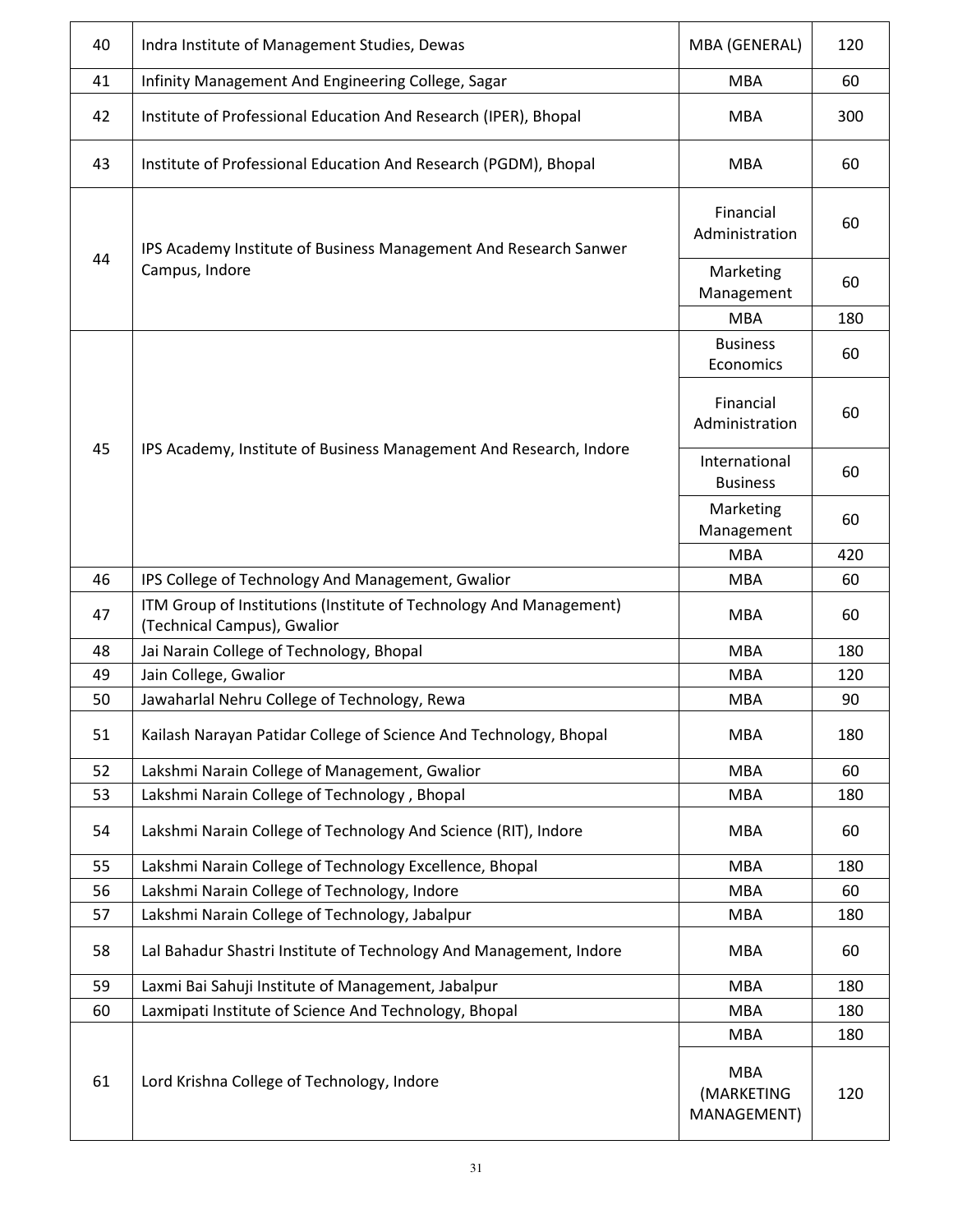| 62 | M.P. Institute of Fashion And Design, Bhopal                                     | <b>MBA</b>                              | 180 |
|----|----------------------------------------------------------------------------------|-----------------------------------------|-----|
| 63 | Madhuban College of Management, Barwani                                          | <b>MBA</b>                              | 180 |
| 64 | Madhuban Institute of Professional Studies, Indore                               | <b>MBA</b>                              | 120 |
| 65 | Mahakal Institute of Management, Ujjain                                          | <b>MBA</b>                              | 120 |
| 66 | Mahakoshal College of Science, Seoni                                             | <b>MBA</b>                              | 60  |
| 67 | Maharaja Ranjit Singh Group of Institution, Indore                               | <b>MBA</b>                              | 180 |
| 68 | Maharana Pratap College of Management, Bhopal                                    | <b>MBA</b>                              | 360 |
| 69 | Maharana Pratap College of Technology, Gwalior                                   | <b>MBA</b>                              | 60  |
| 70 | Maharishi Centre For Educational Excellence, Bhopal                              | <b>MBA</b>                              | 180 |
| 71 | Malwa Institute of Science And Technology, Indore                                | <b>MBA</b>                              | 180 |
| 72 | Malwa Institute of Technology, Indore                                            | <b>MBA</b>                              | 60  |
| 73 | Manjula K Ponda College of Management, Bhopal                                    | <b>MBA</b>                              | 240 |
| 74 | Mathura Devi Institute of Technology And Management, Indore                      | <b>MBA</b>                              | 60  |
| 75 | Mathuradevi Institute of Management, Indore                                      | <b>MBA</b>                              | 180 |
| 76 | Mayo College of Management, Bhopal                                               | <b>MBA</b>                              | 120 |
| 77 | Millennium College of Management, Bhopal                                         | <b>MBA</b>                              | 180 |
| 78 | Millennium Institute of Technology And Science, Bhopal                           | <b>MBA</b>                              | 180 |
| 79 | Millennium Institute of Technology, Bhopal                                       | <b>MBA</b>                              | 180 |
| 80 | Mittal Institute of Technology, Bhopal                                           | <b>MBA</b>                              | 180 |
| 81 | Modern Institute of Professional Studies, Indore                                 | <b>MBA</b>                              | 180 |
| 82 | Nagaji Institute of Technology And Management, Gwalior                           | <b>MBA</b>                              | 60  |
| 83 | NRI Institute of Information Science And Technology, Bhopal                      | <b>MBA</b>                              | 180 |
| 84 | Ojaswini Institute of Management And Technology, Damoh                           | <b>MBA</b>                              | 60  |
| 85 | Oriental College of Management, Bhopal                                           | <b>MBA</b>                              | 180 |
| 86 | Oriental College of Technology, Bhopal                                           | <b>MBA</b>                              | 60  |
| 87 | Oriental Institute of Science And Technology, Jabalpur                           | <b>MBA</b>                              | 120 |
| 88 | Patel Group of Institutions (Patel College of Management), Indore                | <b>MBA</b>                              | 180 |
| 89 | Patel Group of Institutions (Patel College of Science And Technology),<br>Indore | <b>MBA</b>                              | 180 |
| 90 | Patel Group of Institutions (Patel College of Science And Technology,<br>Bhopal) | <b>MBA</b>                              | 120 |
| 91 | Pioneer Institute of Professional Studies, Indore                                | <b>MBA</b>                              | 240 |
| 92 | Prashanti Institute of Management, Ujjain                                        | <b>MBA</b>                              | 120 |
| 93 | Prestige Institute of Management And Research, Indore                            | Advertising &<br><b>Public Relation</b> | 60  |
|    |                                                                                  | Financial<br>Administration             | 120 |
|    |                                                                                  | International<br><b>Business</b>        | 60  |
|    |                                                                                  | Marketing<br>Management                 | 120 |
|    |                                                                                  | <b>MBA</b>                              | 420 |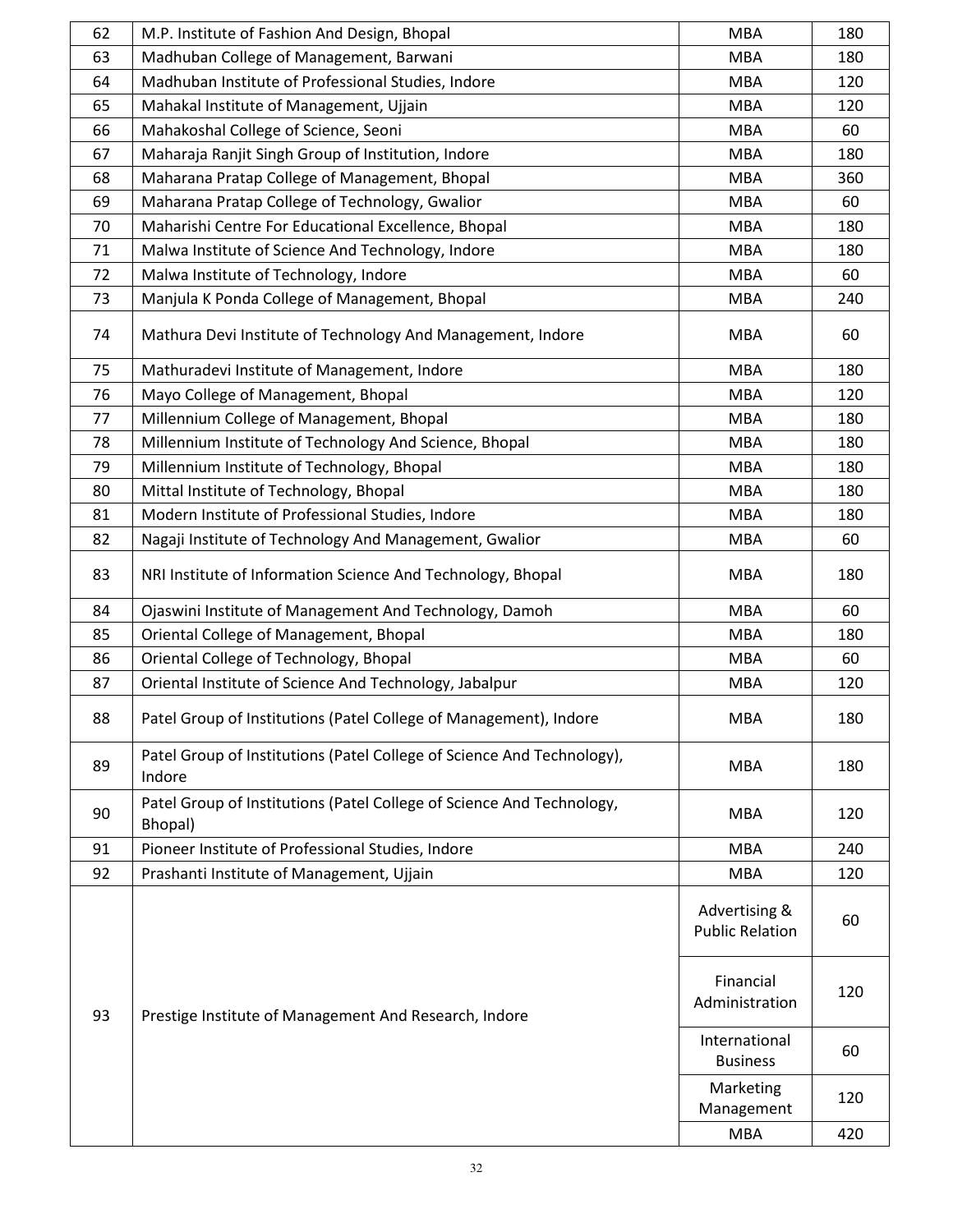|     |                                                                               | Personal<br>Admnistration           | 60  |
|-----|-------------------------------------------------------------------------------|-------------------------------------|-----|
| 94  | Prestige Institute of Management, Dewas                                       | <b>MBA</b>                          | 120 |
| 95  | Prestige Institute of Management, Gwalior                                     | <b>BUSINESS</b><br><b>ANALYTICS</b> | 60  |
|     |                                                                               | <b>MBA</b>                          | 300 |
| 96  | R.B.S. Institute of Education, Neemuch                                        | <b>MBA</b>                          | 120 |
| 97  | Radha Raman Institute of Technology and Science, Bhopal                       | <b>MBA</b>                          | 60  |
| 98  | Radhadevi Ramchandra Mangal School of Management and Research,<br>Neemuch     | <b>MBA</b>                          | 60  |
| 99  | Radharaman Engineering College, Bhopal                                        | <b>MBA</b>                          | 60  |
| 100 | Radiant Institute of Management, Jabalpur                                     | <b>MBA</b>                          | 240 |
| 101 | Rajeev Gandhi Management Institute, Bhopal                                    | <b>MBA</b>                          | 180 |
| 102 | Rajeev Gandhi Prodyogiki Mahavidhyalaya, Bhopal                               | <b>MBA</b>                          | 60  |
| 103 | Rewa Institute of Technology, Rewa                                            | <b>MBA</b>                          | 180 |
| 104 | Royal Institute of Management and Advanced Studies, Ratlam                    | <b>MBA</b>                          | 60  |
| 105 | Sagar Institute of Research and Technology - Excellence, Bhopal               | <b>MBA</b>                          | 180 |
| 106 | Sagar Institute of Research and Technology, Bhopal                            | <b>MBA</b>                          | 180 |
| 107 | Sagar Institute of Research, Technology and Science, Bhopal                   | <b>MBA</b>                          | 60  |
| 108 | Sagar Institute of Science and Technology (SISTEC), Bhopal                    | <b>MBA</b>                          | 120 |
| 109 | SAM College of Engineering and Technology, Bhopal                             | <b>MBA</b>                          | 60  |
| 110 | SAM College of Management and Technology, Bhopal                              | <b>MBA</b>                          | 360 |
| 111 | Sanghvi Institute of Management and Science (MBA), Indore                     | <b>MBA</b>                          | 180 |
| 112 | Sanghvi Institute of Management and Science (MCA), Indore                     | <b>MBA</b>                          | 120 |
| 113 | Sardar Patel Institute of Technology and Management, Mandleshwar,<br>Khargone | <b>MBA</b>                          | 60  |
| 114 | Scope College of Engineering, Bhopal                                          | <b>MBA</b>                          | 120 |
| 115 | SGBM Institute of Technology and Science, Jabalpur                            | <b>MBA</b>                          | 60  |
| 116 | Shiv Kumar Singh Institute of Technology and Science, Indore                  | <b>MBA</b>                          | 180 |
| 117 | Shree Institute of Progressive Studies, Indore                                | Marketing<br>Management             | 60  |
|     |                                                                               | <b>MBA</b>                          | 180 |
| 118 | Shri Guru Sandipani Institute of Management, Ujjain                           | <b>MBA</b>                          | 180 |
| 119 | Shri Ram College, Bhopal                                                      | <b>MBA</b>                          | 180 |
| 120 | Shri Ram Institute of Information Technology, Banmore, Morena                 | <b>MBA</b>                          | 60  |
| 121 | Shri Ram Institute of Management, Jabalpur                                    | <b>MBA</b>                          | 180 |
| 122 | Shri Ram Institute of Science And Technology, Jabalpur                        | <b>MBA</b>                          | 60  |
| 123 | Shri Ram Institute of Technology (MCA), Jabalpur                              | <b>MBA</b>                          | 60  |
| 124 | Shri Ram Institute of Technology, Jabalpur                                    | <b>MBA</b>                          | 60  |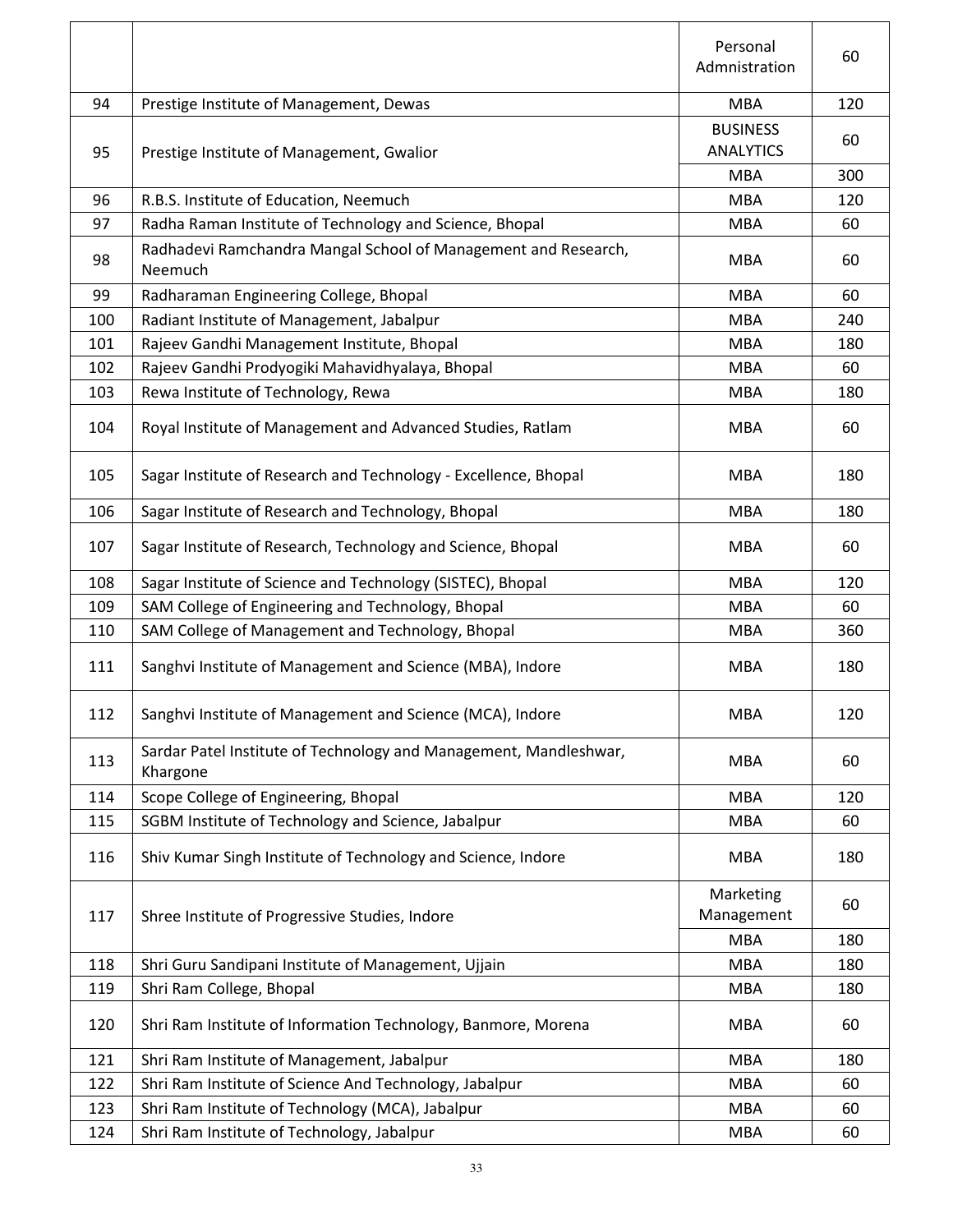| 125 | Shri Rama Krishna College Polytechnic And Management, Satna     | <b>MBA</b>                       | 180 |
|-----|-----------------------------------------------------------------|----------------------------------|-----|
| 126 | Shri Rawatpura Sarkar Institute of Management Science, Datia    | <b>MBA</b>                       | 90  |
| 127 | Shri RGP Gujrati Professional Institute, Indore                 | <b>MBA</b>                       | 180 |
| 128 | Shri Vaishnav Institute of Management, Indore                   | Financial<br>Administration      | 60  |
|     |                                                                 | <b>MBA</b>                       | 180 |
| 129 | Shri Yogendra Sagar Institute of Technology and Science, Ratlam | <b>MBA</b>                       | 60  |
|     |                                                                 | <b>MBA</b>                       | 120 |
| 130 | Sri Aurobindo Institute of Technology, Indore                   | MBA (Hospital<br>Administration) | 60  |
| 131 | Sri Parashuram Institute of Technology and Research, Khandwa    | MBA                              | 60  |
| 132 | Surabhi College of Engineering and Technology, Bhopal           | <b>MBA</b>                       | 60  |
| 133 | Sushila Devi Bansal College of Engineering, Indore              | <b>MBA</b>                       | 60  |
| 134 | Sushila Devi Bansal College of Technology, Indore               | <b>MBA</b>                       | 60  |
| 135 | Swami Vivekanand College of Engineering, Indore                 | <b>MBA</b>                       | 60  |
| 136 | Swami Vivekanand College of Science and Technology, Bhopal      | <b>MBA</b>                       | 120 |
| 137 | Synergy Institute of Technology, Dewas                          | <b>MBA</b>                       | 60  |
| 138 | Takshshila Institute of Engineering and Technology, Jabalpur    | <b>MBA</b>                       | 60  |
| 139 | Technocrats Institute of Technology (Excellence), Bhopal        | <b>MBA</b>                       | 120 |
| 140 | Technocrats Institute of Technology and Science, Bhopal         | <b>MBA</b>                       | 120 |
| 141 | Technocrats Institute of Technology, Bhopal                     | MBA                              | 120 |
| 142 | Technocrats Institute of Technology-MBA, Bhopal                 | <b>MBA</b>                       | 540 |
| 143 | Teerath Institute, Bhopal                                       | <b>MBA</b>                       | 180 |
| 144 | Thakur Shiv Kumar Singh Memorial Management College, Burhanpur  | <b>MBA</b>                       | 120 |
| 145 | Trinity Institute of Technology and Research, Bhopal            | <b>MBA</b>                       | 180 |
| 146 | Vaishnavi Institute of Management, Raisen                       | <b>MBA</b>                       | 180 |
| 147 | Vidhik Institute of Management, Bhopal                          | <b>MBA</b>                       | 180 |
| 148 | Vidyasagar Institute of Management, Bhopal                      | <b>MBA</b>                       | 60  |
| 149 | Vikrant Institute of Management, Gwalior                        | Financial<br>Administration      | 30  |
|     |                                                                 | Marketing<br>Management          | 30  |
|     |                                                                 | <b>MBA</b>                       | 180 |
| 150 | Vikrant Institute of Technology and Management, Indore          | <b>MBA</b>                       | 120 |
| 151 | Vindhya Institute of Management and Research, Indore            | <b>MBA</b>                       | 180 |
| 152 | Vindhya Institute of Management and Research, Satna             | <b>MBA</b>                       | 240 |
| 153 | Vindhya Institute of Technology and Science, Indore             | <b>MBA</b>                       | 60  |